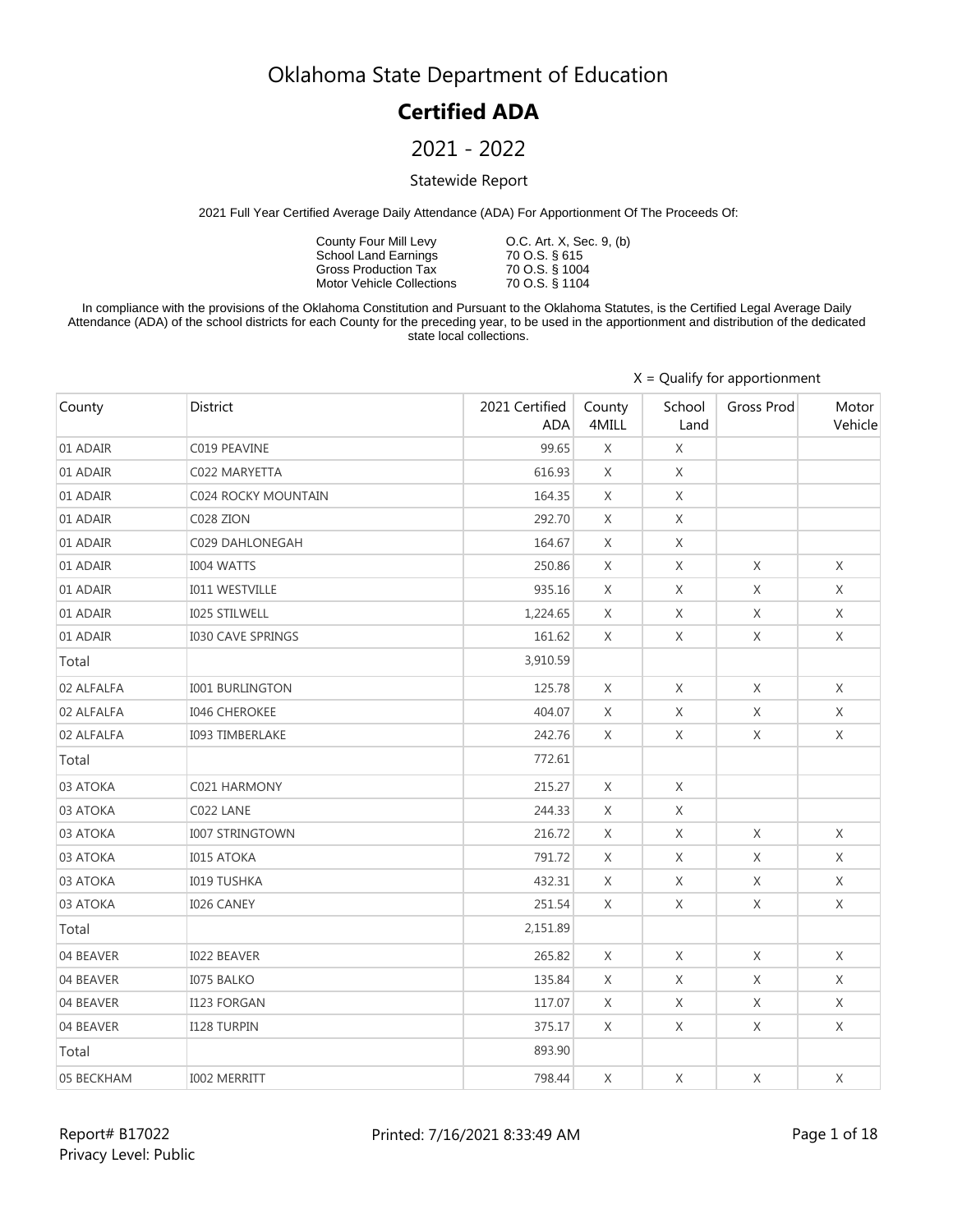# **Certified ADA**

### 2021 - 2022

#### Statewide Report

| County      | District                      | 2021 Certified<br><b>ADA</b> | County<br>4MILL | School<br>Land | Gross Prod  | Motor<br>Vehicle |
|-------------|-------------------------------|------------------------------|-----------------|----------------|-------------|------------------|
| 05 BECKHAM  | <b>I006 ELK CITY</b>          | 1,859.52                     | X               | X              | X           | X                |
| 05 BECKHAM  | I031 SAYRE                    | 617.04                       | X               | X              | X           | X                |
| 05 BECKHAM  | <b>IO51 ERICK</b>             | 209.90                       | X               | X              | X           | X                |
| Total       |                               | 3,484.90                     |                 |                |             |                  |
| 06 BLAINE   | <b>I009 OKEENE</b>            | 299.47                       | X               | X              | X           | X                |
| 06 BLAINE   | <b>I042 WATONGA</b>           | 652.61                       | X               | X              | X           | X                |
| 06 BLAINE   | <b>I080 GEARY</b>             | 278.14                       | X               | X              | X           | X                |
| 06 BLAINE   | <b>I105 CANTON</b>            | 302.16                       | X               | X              | X           | X                |
| Total       |                               | 1,532.38                     |                 |                |             |                  |
| 07 BRYAN    | I001 SILO                     | 911.08                       | X               | X              | X           | X                |
| 07 BRYAN    | <b>I002 ROCK CREEK</b>        | 430.85                       | X               | X              | X           | X                |
| 07 BRYAN    | <b>I003 ACHILLE</b>           | 294.73                       | X               | X              | X           | X                |
| 07 BRYAN    | <b>I004 COLBERT</b>           | 675.54                       | X               | X              | X           | X                |
| 07 BRYAN    | I005 CADDO                    | 483.23                       | X               | X              | X           | X                |
| 07 BRYAN    | <b>I040 BENNINGTON</b>        | 284.03                       | X               | X              | X           | X                |
| 07 BRYAN    | <b>I048 CALERA</b>            | 789.83                       | X               | X              | X           | X                |
| 07 BRYAN    | <b>I072 DURANT</b>            | 3,270.65                     | X               | X              | X           | X                |
| Total       |                               | 7,139.94                     |                 |                |             |                  |
| 08 CADDO    | <b>I011 HYDRO-EAKLY</b>       | 440.33                       | X               | X              | X           | X                |
| 08 CADDO    | <b>I012 LOOKEBA SICKLES</b>   | 221.62                       | X               | X              | X           | X                |
| 08 CADDO    | <b>I020 ANADARKO</b>          | 1,385.23                     | X               | X              | $\mathsf X$ | X                |
| 08 CADDO    | <b>I033 CARNEGIE</b>          | 505.04                       | X               | X              | X           | X                |
| 08 CADDO    | <b>I056 BOONE-APACHE</b>      | 497.93                       | X               | X              | X           | X                |
| 08 CADDO    | I064 CYRIL                    | 343.34                       | X               | X              | X           | X                |
| 08 CADDO    | <b>I086 GRACEMONT</b>         | 128.30                       | X               | X              | $\mathsf X$ | X                |
| 08 CADDO    | I160 CEMENT                   | 201.57                       | X               | X              | X           | X                |
| 08 CADDO    | <b>I161 HINTON</b>            | 677.82                       | X               | $\mathsf X$    | $\mathsf X$ | X                |
| 08 CADDO    | <b>I167 FORT COBB-BROXTON</b> | 283.55                       | X               | X              | X           | X                |
| 08 CADDO    | I168 BINGER-ONEY              | 317.27                       | X               | X              | X           | X                |
| Total       |                               | 5,002.00                     |                 |                |             |                  |
| 09 CANADIAN | C029 RIVERSIDE                | 137.33                       | X               | X              |             |                  |
| 09 CANADIAN | C031 BANNER                   | 262.39                       | X               | X              |             |                  |
| 09 CANADIAN | C070 DARLINGTON               | 229.02                       | X               | X              |             |                  |
| 09 CANADIAN | C162 MAPLE                    | 184.64                       | X               | X              |             |                  |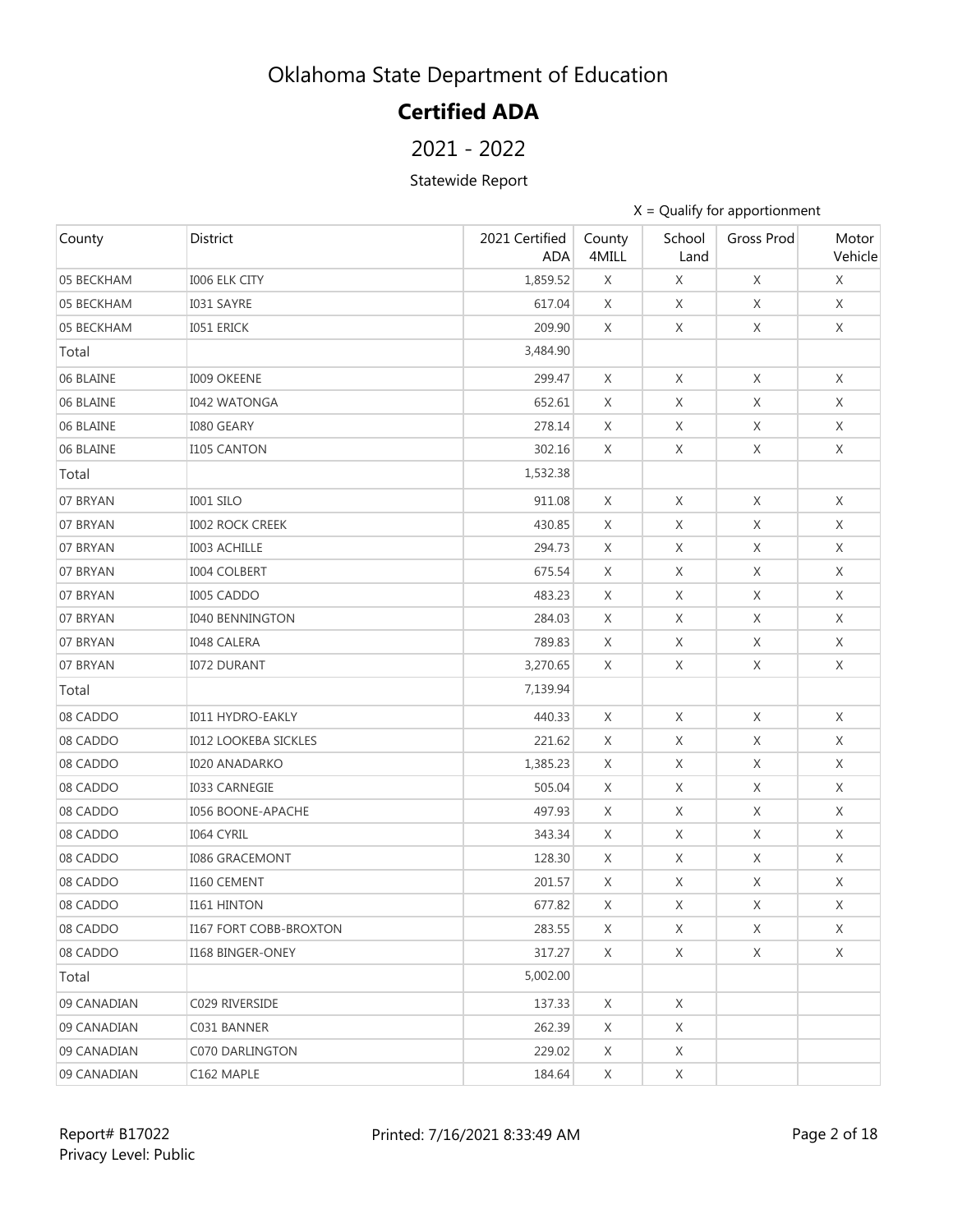# **Certified ADA**

### 2021 - 2022

#### Statewide Report

| County             | District                | 2021 Certified<br><b>ADA</b> | County<br>4MILL | School<br>Land | Gross Prod  | Motor<br>Vehicle |
|--------------------|-------------------------|------------------------------|-----------------|----------------|-------------|------------------|
| 09 CANADIAN        | <b>I022 PIEDMONT</b>    | 4,355.11                     | X               | X              | X           | X                |
| 09 CANADIAN        | <b>I027 YUKON</b>       | 8,208.99                     | X               | X              | X           | X                |
| 09 CANADIAN        | <b>I034 EL RENO</b>     | 2,564.26                     | X               | X              | X           | X                |
| 09 CANADIAN        | <b>I057 UNION CITY</b>  | 288.14                       | X               | X              | X           | Χ                |
| 09 CANADIAN        | <b>I069 MUSTANG</b>     | 11,180.96                    | X               | X              | X           | X                |
| 09 CANADIAN        | <b>I076 CALUMET</b>     | 278.15                       | X               | X              | X           | X                |
| Total              |                         | 27,688.99                    |                 |                |             |                  |
| 10 CARTER          | C072 ZANEIS             | 293.34                       | X               | X              |             |                  |
| 10 CARTER          | <b>I019 ARDMORE</b>     | 2,504.94                     | X               | X              | $\mathsf X$ | $\chi$           |
| 10 CARTER          | <b>I021 SPRINGER</b>    | 192.95                       | X               | X              | Χ           | X                |
| 10 CARTER          | <b>I027 PLAINVIEW</b>   | 1,418.97                     | X               | X              | X           | X                |
| 10 CARTER          | <b>I032 LONE GROVE</b>  | 1,328.90                     | X               | X              | X           | X                |
| 10 CARTER          | <b>I043 WILSON</b>      | 406.96                       | X               | X              | X           | X                |
| 10 CARTER          | <b>I055 HEALDTON</b>    | 469.05                       | X               | X              | X           | X                |
| 10 CARTER          | <b>I074 FOX</b>         | 200.32                       | X               | X              | X           | X                |
| 10 CARTER          | <b>I077 DICKSON</b>     | 1,263.10                     | X               | X              | X           | X                |
| Total              |                         | 8,078.53                     |                 |                |             |                  |
| 11 CHEROKEE        | C010 LOWREY             | 105.42                       | X               | X              |             |                  |
| 11 CHEROKEE        | C014 NORWOOD            | 134.24                       | X               | X              |             |                  |
| <b>11 CHEROKEE</b> | C021 WOODALL            | 359.49                       | X               | X              |             |                  |
| 11 CHEROKEE        | C026 SHADY GROVE        | 144.08                       | X               | X              |             |                  |
| <b>11 CHEROKEE</b> | C031 PEGGS              | 194.63                       | X               | X              |             |                  |
| <b>11 CHEROKEE</b> | C034 GRAND VIEW         | 469.43                       | X               | X              |             |                  |
| <b>11 CHEROKEE</b> | C044 BRIGGS             | 400.65                       | X               | X              |             |                  |
| 11 CHEROKEE        | C066 TENKILLER          | 236.35                       | X               | X              |             |                  |
| <b>11 CHEROKEE</b> | I006 KEYS               | 661.98                       | X               | X              | X           | X                |
| <b>11 CHEROKEE</b> | <b>I016 HULBERT</b>     | 502.88                       | X               | X              | X           | X                |
| <b>11 CHEROKEE</b> | 1035 TAHLEQUAH          | 3,230.02                     | X               | X              | X           | X                |
| Total              |                         | 6,439.17                     |                 |                |             |                  |
| 12 CHOCTAW         | I001 BOSWELL            | 271.06                       | X               | X              | X           | X                |
| 12 CHOCTAW         | <b>I002 FORT TOWSON</b> | 294.60                       | X               | X              | X           | X                |
| 12 CHOCTAW         | I004 SOPER              | 326.73                       | X               | X              | X           | X                |
| 12 CHOCTAW         | <b>I039 HUGO</b>        | 1,024.21                     | X               | X              | X           | X                |
| Total              |                         | 1,916.60                     |                 |                |             |                  |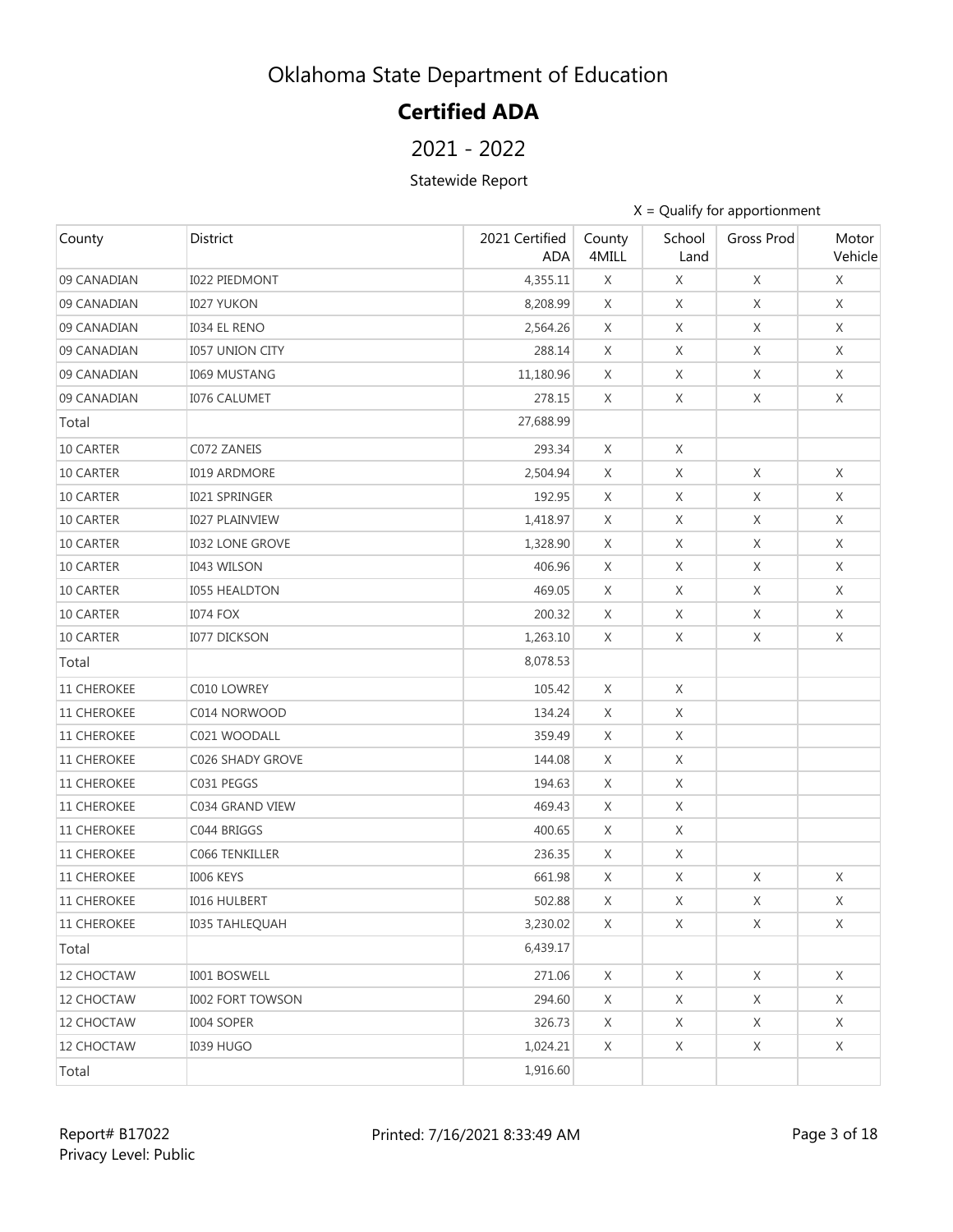# **Certified ADA**

### 2021 - 2022

#### Statewide Report

| County              | District                | 2021 Certified<br><b>ADA</b> | County<br>4MILL | School<br>Land | Gross Prod  | Motor<br>Vehicle |
|---------------------|-------------------------|------------------------------|-----------------|----------------|-------------|------------------|
| <b>13 CIMARRON</b>  | <b>I002 BOISE CITY</b>  | 289.97                       | X               | X              | $\mathsf X$ | X                |
| 13 CIMARRON         | IO10 FELT               | 70.07                        | X               | X              | X           | X                |
| Total               |                         | 360.04                       |                 |                |             |                  |
| 14 CLEVELAND        | C016 ROBIN HILL         | 355.31                       | X               | X              |             |                  |
| <b>14 CLEVELAND</b> | <b>I002 MOORE</b>       | 22,442.06                    | X               | X              | X           | $\chi$           |
| 14 CLEVELAND        | <b>I029 NORMAN</b>      | 13,586.01                    | X               | $\mathsf X$    | X           | X                |
| 14 CLEVELAND        | <b>I040 NOBLE</b>       | 2,638.60                     | X               | X              | X           | X                |
| 14 CLEVELAND        | <b>I057 LEXINGTON</b>   | 916.88                       | X               | X              | X           | X                |
| 14 CLEVELAND        | <b>I070 LITTLE AXE</b>  | 1,067.07                     | X               | X              | X           | X                |
| Total               |                         | 41,005.93                    |                 |                |             |                  |
| 15 COAL             | C004 COTTONWOOD         | 147.60                       | X               | X              |             |                  |
| 15 COAL             | <b>I001 COALGATE</b>    | 597.62                       | X               | X              | X           | X                |
| 15 COAL             | <b>I002 TUPELO</b>      | 215.28                       | X               | X              | X           | $\times$         |
| Total               |                         | 960.50                       |                 |                |             |                  |
| 16 COMANCHE         | C048 FLOWER MOUND       | 316.17                       | X               | X              |             |                  |
| <b>16 COMANCHE</b>  | C049 BISHOP             | 488.65                       | X               | X              |             |                  |
| <b>16 COMANCHE</b>  | I001 CACHE              | 1,892.78                     | X               | X              | X           | X                |
| 16 COMANCHE         | <b>I002 INDIAHOMA</b>   | 186.20                       | X               | X              | X           | X                |
| <b>16 COMANCHE</b>  | <b>I003 STERLING</b>    | 338.75                       | X               | X              | X           | X                |
| <b>16 COMANCHE</b>  | <b>I004 GERONIMO</b>    | 302.64                       | X               | X              | X           | X                |
| 16 COMANCHE         | <b>I008 LAWTON</b>      | 12,454.75                    | X               | X              | X           | X                |
| 16 COMANCHE         | <b>I009 FLETCHER</b>    | 470.23                       | X               | X              | X           | X                |
| 16 COMANCHE         | <b>I016 ELGIN</b>       | 2,210.64                     | X               | X              | X           | X                |
| <b>16 COMANCHE</b>  | <b>I132 CHATTANOOGA</b> | 225.12                       | X               | X              | X           | X                |
| Total               |                         | 18,885.93                    |                 |                |             |                  |
| 17 COTTON           | <b>I001 WALTERS</b>     | 565.17                       | X               | X              | X           | X                |
| 17 COTTON           | I101 TEMPLE             | 182.12                       | X               | X              | X           | X                |
| 17 COTTON           | <b>I333 BIG PASTURE</b> | 181.07                       | X               | X              | X           | X                |
| Total               |                         | 928.36                       |                 |                |             |                  |
| 18 CRAIG            | C001 WHITE OAK          | 23.57                        | X               | X              |             |                  |
| 18 CRAIG            | <b>I006 KETCHUM</b>     | 533.91                       | X               | X              | Χ           | Χ                |
| 18 CRAIG            | <b>I017 WELCH</b>       | 270.87                       | X               | X              | X           | X                |
| 18 CRAIG            | <b>I020 BLUEJACKET</b>  | 194.52                       | X               | X              | X           | X                |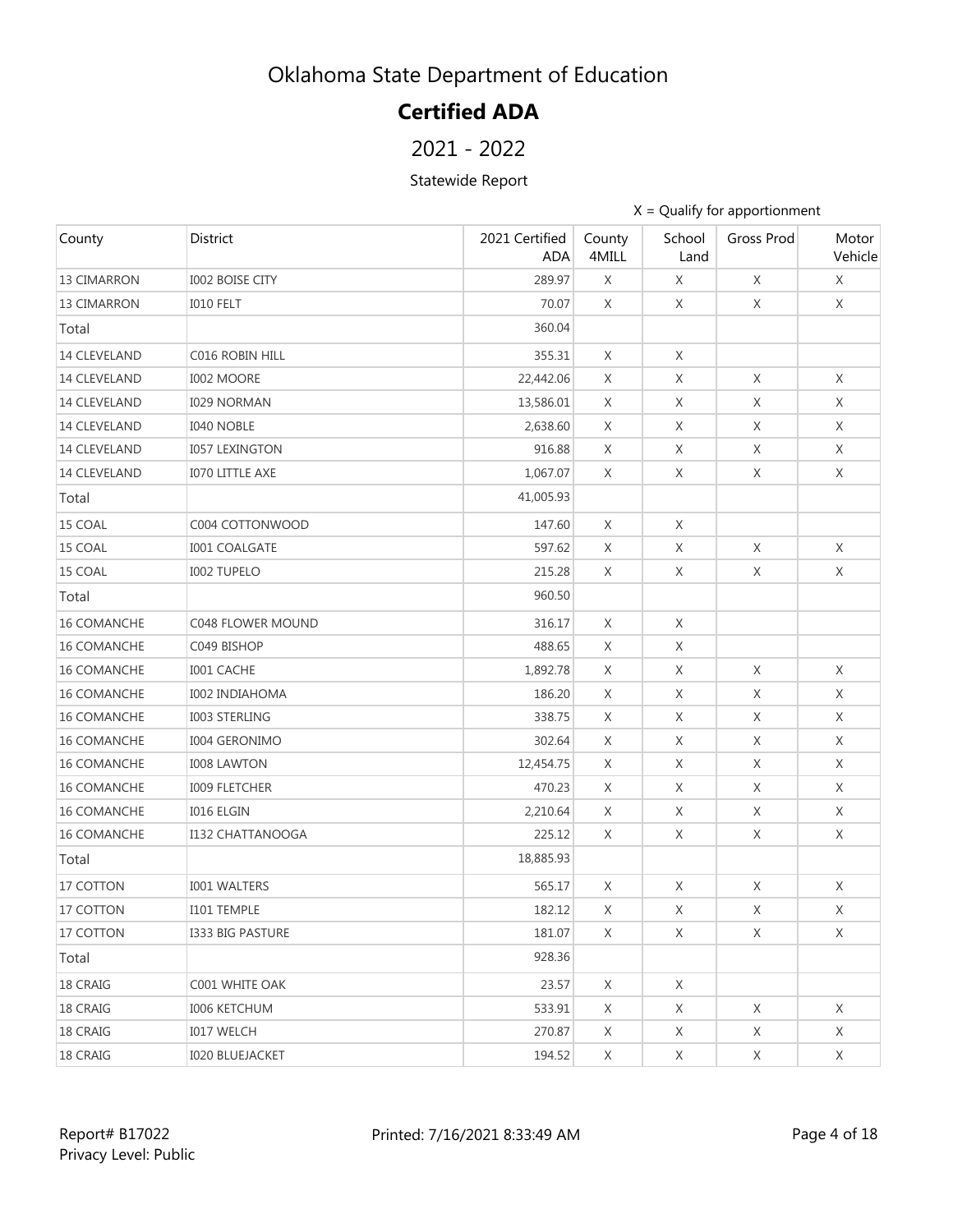# **Certified ADA**

2021 - 2022

Statewide Report

| County      | District                            | 2021 Certified<br><b>ADA</b> | County<br>4MILL | School<br>Land | Gross Prod  | Motor<br>Vehicle |
|-------------|-------------------------------------|------------------------------|-----------------|----------------|-------------|------------------|
| 18 CRAIG    | <b>I065 VINITA</b>                  | 1,147.97                     | X               | X              | X           | X                |
| Total       |                                     | 2,170.84                     |                 |                |             |                  |
| 19 CREEK    | C008 LONE STAR                      | 822.36                       | X               | X              |             |                  |
| 19 CREEK    | C012 GYPSY                          | 53.46                        | X               | X              |             |                  |
| 19 CREEK    | C034 PRETTY WATER                   | 231.34                       | X               | X              |             |                  |
| 19 CREEK    | C035 ALLEN-BOWDEN                   | 237.21                       | X               | X              |             |                  |
| 19 CREEK    | <b>I002 BRISTOW</b>                 | 1,605.05                     | X               | X              | X           | X                |
| 19 CREEK    | <b>I003 MANNFORD</b>                | 1,355.34                     | X               | X              | X           | X                |
| 19 CREEK    | <b>I005 MOUNDS</b>                  | 570.28                       | X               | X              | X           | X                |
| 19 CREEK    | <b>I017 OLIVE</b>                   | 241.69                       | X               | X              | X           | X                |
| 19 CREEK    | <b>IO18 KIEFER</b>                  | 833.16                       | X               | X              | X           | X                |
| 19 CREEK    | <b>I020 OILTON</b>                  | 240.79                       | X               | X              | X           | X                |
| 19 CREEK    | I021 DEPEW                          | 337.28                       | X               | X              | X           | X                |
| 19 CREEK    | <b>I031 KELLYVILLE</b>              | 736.74                       | X               | X              | X           | X                |
| 19 CREEK    | <b>I033 SAPULPA</b>                 | 3,326.64                     | X               | X              | X           | X                |
| 19 CREEK    | <b>I039 DRUMRIGHT</b>               | 390.99                       | X               | X              | X           | X                |
| Total       |                                     | 10,982.33                    |                 |                |             |                  |
| 20 CUSTER   | <b>I005 ARAPAHO-BUTLER</b>          | 462.19                       | X               | X              | X           | X                |
| 20 CUSTER   | I007 THOMAS-FAY-CUSTER UNIFIED DIST | 459.22                       | X               | X              | X           | X                |
| 20 CUSTER   | <b>I026 WEATHERFORD</b>             | 2,025.25                     | X               | X              | X           | X                |
| 20 CUSTER   | <b>I099 CLINTON</b>                 | 1,913.10                     | X               | X              | X           | X                |
| Total       |                                     | 4,859.76                     |                 |                |             |                  |
| 21 DELAWARE | C006 CLEORA                         | 137.95                       | X               | X              |             |                  |
| 21 DELAWARE | C014 LEACH                          | 138.31                       | X               | X              |             |                  |
| 21 DELAWARE | C030 KENWOOD                        | 66.12                        | X               | X              |             |                  |
| 21 DELAWARE | C034 MOSELEY                        | 159.62                       | X               | X              |             |                  |
| 21 DELAWARE | <b>I001 JAY</b>                     | 1,362.18                     | X               | X              | X           | X                |
| 21 DELAWARE | <b>I002 GROVE</b>                   | 2,191.65                     | X               | X              | $\mathsf X$ | X                |
| 21 DELAWARE | <b>I003 KANSAS</b>                  | 742.79                       | X               | X              | X           | X                |
| 21 DELAWARE | <b>I004 COLCORD</b>                 | 615.87                       | X               | X              | X           | X                |
| 21 DELAWARE | <b>I005 OAKS-MISSION</b>            | 172.66                       | X               | X              | X           | X                |
| Total       |                                     | 5,587.15                     |                 |                |             |                  |
| 22 DEWEY    | I005 VICI                           | 283.95                       | X               | $\mathsf X$    | X           | X                |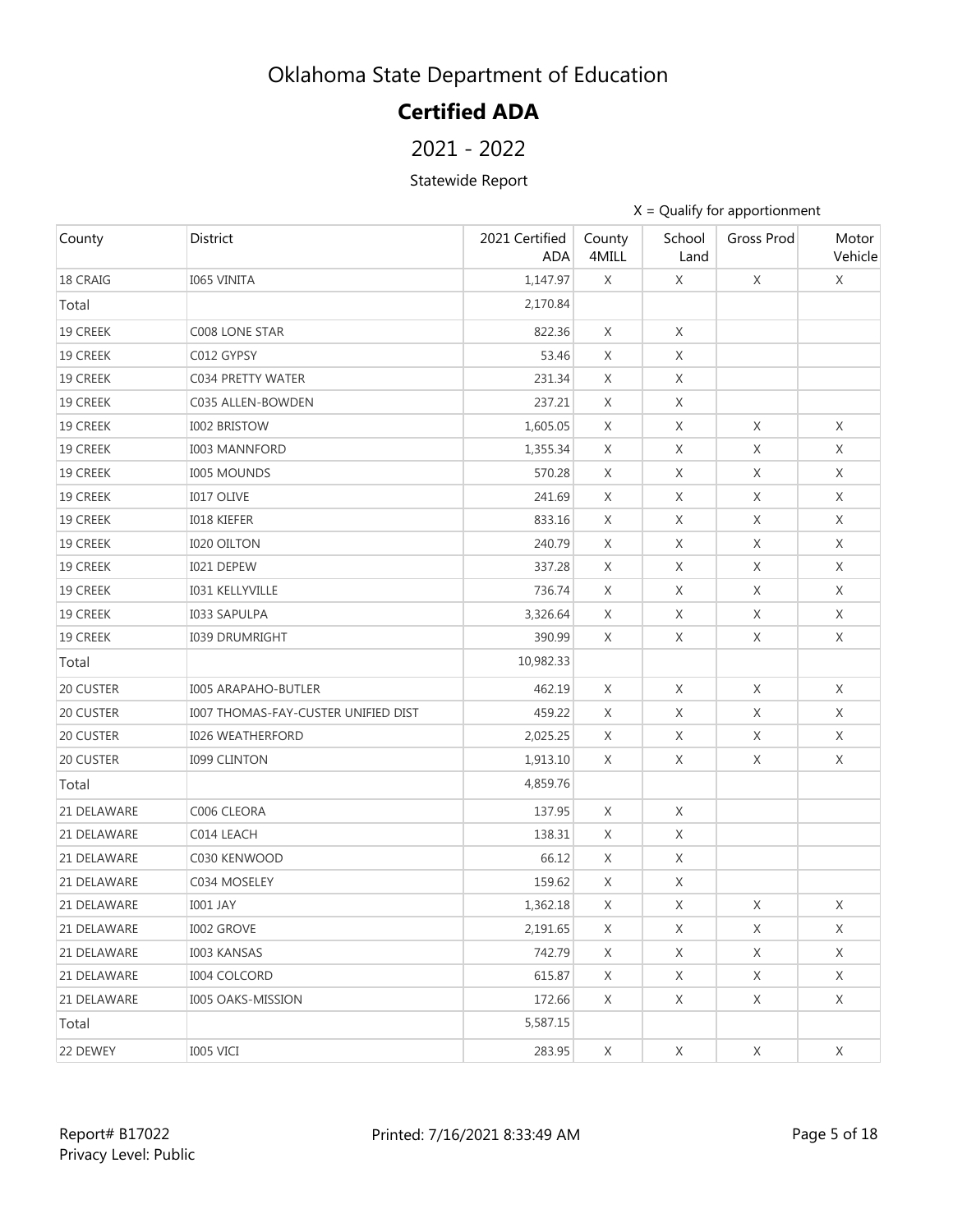# **Certified ADA**

### 2021 - 2022

#### Statewide Report

| County      | District                          | 2021 Certified<br><b>ADA</b> | County<br>4MILL | School<br>Land | Gross Prod  | Motor<br>Vehicle |
|-------------|-----------------------------------|------------------------------|-----------------|----------------|-------------|------------------|
| 22 DEWEY    | <b>I008 SEILING</b>               | 407.95                       | X               | X              | X           | X                |
| 22 DEWEY    | <b>I010 TALOGA</b>                | 93.76                        | X               | X              | X           | X                |
| Total       |                                   | 785.66                       |                 |                |             |                  |
| 23 ELLIS    | <b>I002 FARGO</b>                 | 214.48                       | X               | X              | X           | Χ                |
| 23 ELLIS    | I003 ARNETT                       | 150.99                       | X               | X              | X           | X                |
| 23 ELLIS    | <b>I042 SHATTUCK</b>              | 347.14                       | X               | X              | X           | X                |
| Total       |                                   | 712.61                       |                 |                |             |                  |
| 24 GARFIELD | <b>I001 WAUKOMIS</b>              | 381.82                       | X               | X              | X           | $\chi$           |
| 24 GARFIELD | <b>I018 KREMLIN-HILLSDALE</b>     | 279.06                       | X               | X              | X           | X                |
| 24 GARFIELD | <b>I042 CHISHOLM</b>              | 1,105.58                     | X               | X              | X           | X                |
| 24 GARFIELD | <b>I047 GARBER</b>                | 386.42                       | X               | X              | X           | X                |
| 24 GARFIELD | <b>I056 PIONEER-PLEASANT VALE</b> | 446.35                       | X               | X              | X           | X                |
| 24 GARFIELD | <b>I057 ENID</b>                  | 7,010.64                     | X               | X              | X           | X                |
| 24 GARFIELD | <b>I085 DRUMMOND</b>              | 346.28                       | X               | X              | X           | X                |
| 24 GARFIELD | <b>I094 COVINGTON-DOUGLAS</b>     | 259.54                       | X               | X              | X           | X                |
| Total       |                                   | 10,215.69                    |                 |                |             |                  |
| 25 GARVIN   | C016 WHITEBEAD                    | 340.95                       | X               | X              |             |                  |
| 25 GARVIN   | <b>I002 STRATFORD</b>             | 589.58                       | X               | X              | X           | X                |
| 25 GARVIN   | <b>I005 PAOLI</b>                 | 200.01                       | X               | X              | X           | X                |
| 25 GARVIN   | <b>I007 MAYSVILLE</b>             | 278.88                       | X               | X              | X           | X                |
| 25 GARVIN   | <b>I009 LINDSAY</b>               | 1,132.83                     | X               | X              | $\mathsf X$ | X                |
| 25 GARVIN   | <b>I018 PAULS VALLEY</b>          | 1,158.88                     | X               | X              | X           | X                |
| 25 GARVIN   | <b>I038 WYNNEWOOD</b>             | 639.45                       | X               | X              | X           | X                |
| 25 GARVIN   | <b>I072 ELMORE CITY-PERNELL</b>   | 482.68                       | X               | X              | X           | X                |
| Total       |                                   | 4,823.26                     |                 |                |             |                  |
| 26 GRADY    | C037 FRIEND                       | 232.73                       | X               | X              |             |                  |
| 26 GRADY    | C096 MIDDLEBERG                   | 205.12                       | X               | X              |             |                  |
| 26 GRADY    | C131 PIONEER                      | 365.63                       | X               | X              |             |                  |
| 26 GRADY    | <b>I001 CHICKASHA</b>             | 1,896.44                     | X               | X              | X           | X                |
| 26 GRADY    | I002 MINCO                        | 497.38                       | X               | X              | X           | X                |
| 26 GRADY    | <b>I051 NINNEKAH</b>              | 490.94                       | X               | X              | X           | X                |
| 26 GRADY    | I056 ALEX                         | 276.56                       | X               | X              | X           | X                |
| 26 GRADY    | <b>I068 RUSH SPRINGS</b>          | 428.59                       | X               | X              | X           | X                |
| 26 GRADY    | <b>I095 BRIDGE CREEK</b>          | 1,632.87                     | X               | X              | X           | X                |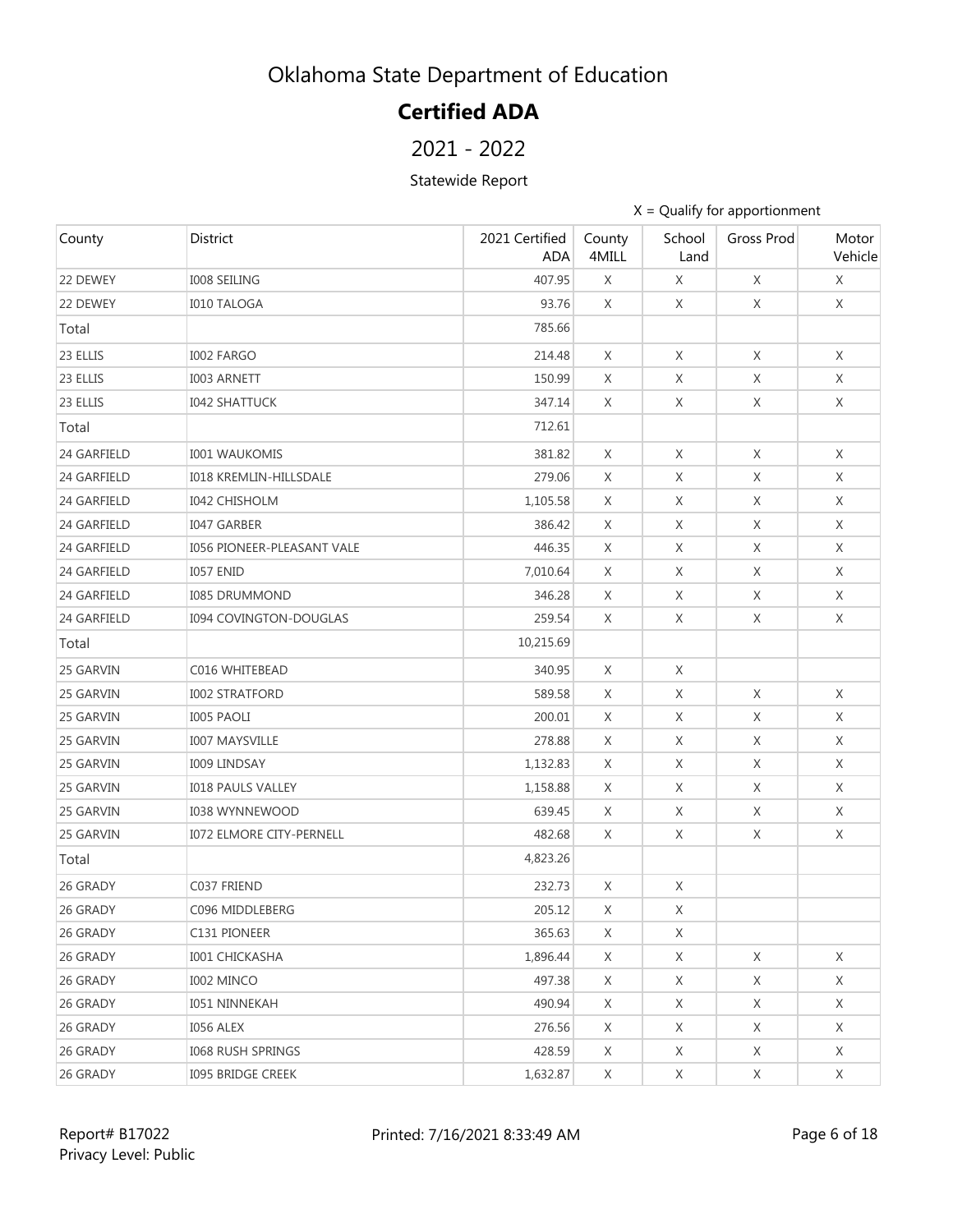# **Certified ADA**

### 2021 - 2022

#### Statewide Report

| County     | <b>District</b>               | 2021 Certified<br><b>ADA</b> | County<br>4MILL | School<br>Land | Gross Prod  | Motor<br>Vehicle |
|------------|-------------------------------|------------------------------|-----------------|----------------|-------------|------------------|
| 26 GRADY   | <b>I097 TUTTLE</b>            | 1,765.75                     | X               | X              | X           | X                |
| 26 GRADY   | <b>I099 VERDEN</b>            | 276.62                       | $\times$        | X              | X           | $\chi$           |
| 26 GRADY   | I128 AMBER-POCASSET           | 422.22                       | X               | X              | X           | X                |
| Total      |                               | 8,490.85                     |                 |                |             |                  |
| 27 GRANT   | <b>I054 MEDFORD</b>           | 267.75                       | $\times$        | X              | X           | X                |
| 27 GRANT   | <b>I090 POND CREEK-HUNTER</b> | 318.87                       | X               | X              | X           | X                |
| 27 GRANT   | 1095 DEER CREEK-LAMONT        | 135.20                       | X               | X              | X           | X                |
| Total      |                               | 721.82                       |                 |                |             |                  |
| 28 GREER   | <b>I001 MANGUM</b>            | 648.48                       | X               | X              | X           | X                |
| 28 GREER   | <b>I003 GRANITE</b>           | 217.63                       | X               | X              | X           | X                |
| Total      |                               | 866.11                       |                 |                |             |                  |
| 29 HARMON  | <b>I066 HOLLIS</b>            | 505.05                       | X               | X              | X           | X                |
| Total      |                               | 505.05                       |                 |                |             |                  |
| 30 HARPER  | <b>I001 LAVERNE</b>           | 438.22                       | X               | X              | X           | X                |
| 30 HARPER  | <b>I004 BUFFALO</b>           | 282.42                       | X               | X              | X           | X                |
| Total      |                               | 720.64                       |                 |                |             |                  |
| 31 HASKELL | C010 WHITEFIELD               | 187.32                       | X               | X              |             |                  |
| 31 HASKELL | <b>I013 KINTA</b>             | 181.30                       | X               | X              | X           | X                |
| 31 HASKELL | <b>I020 STIGLER</b>           | 1,141.70                     | X               | X              | $\chi$      | X                |
| 31 HASKELL | <b>I037 MCCURTAIN</b>         | 209.19                       | X               | Χ              | X           | X                |
| 31 HASKELL | <b>I043 KEOTA</b>             | 394.21                       | X               | X              | $\mathsf X$ | X                |
| Total      |                               | 2,113.72                     |                 |                |             |                  |
| 32 HUGHES  | <b>I001 MOSS</b>              | 239.91                       | X               | X              | X           | X                |
| 32 HUGHES  | <b>I005 WETUMKA</b>           | 373.88                       | X               | X              | X           | X                |
| 32 HUGHES  | <b>I035 HOLDENVILLE</b>       | 904.44                       | X               | X              | X           | X                |
| 32 HUGHES  | <b>I048 CALVIN</b>            | 170.37                       | X               | X              | $\chi$      | X                |
| 32 HUGHES  | <b>I054 STUART</b>            | 204.81                       | X               | X              | X           | X                |
| Total      |                               | 1,893.41                     |                 |                |             |                  |
| 33 JACKSON | <b>I001 NAVAJO</b>            | 416.01                       | X               | X              | X           | X                |
| 33 JACKSON | <b>I014 DUKE</b>              | 145.52                       | X               | X              | X           | X                |
| 33 JACKSON | <b>I018 ALTUS</b>             | 3,135.54                     | X               | X              | X           | X                |
| 33 JACKSON | <b>I040 OLUSTEE-ELDORADO</b>  | 163.86                       | X               | X              | X           | $\times$         |
| 33 JACKSON | I054 BLAIR                    | 230.54                       | X               | X              | X           | X                |
| Total      |                               | 4,091.47                     |                 |                |             |                  |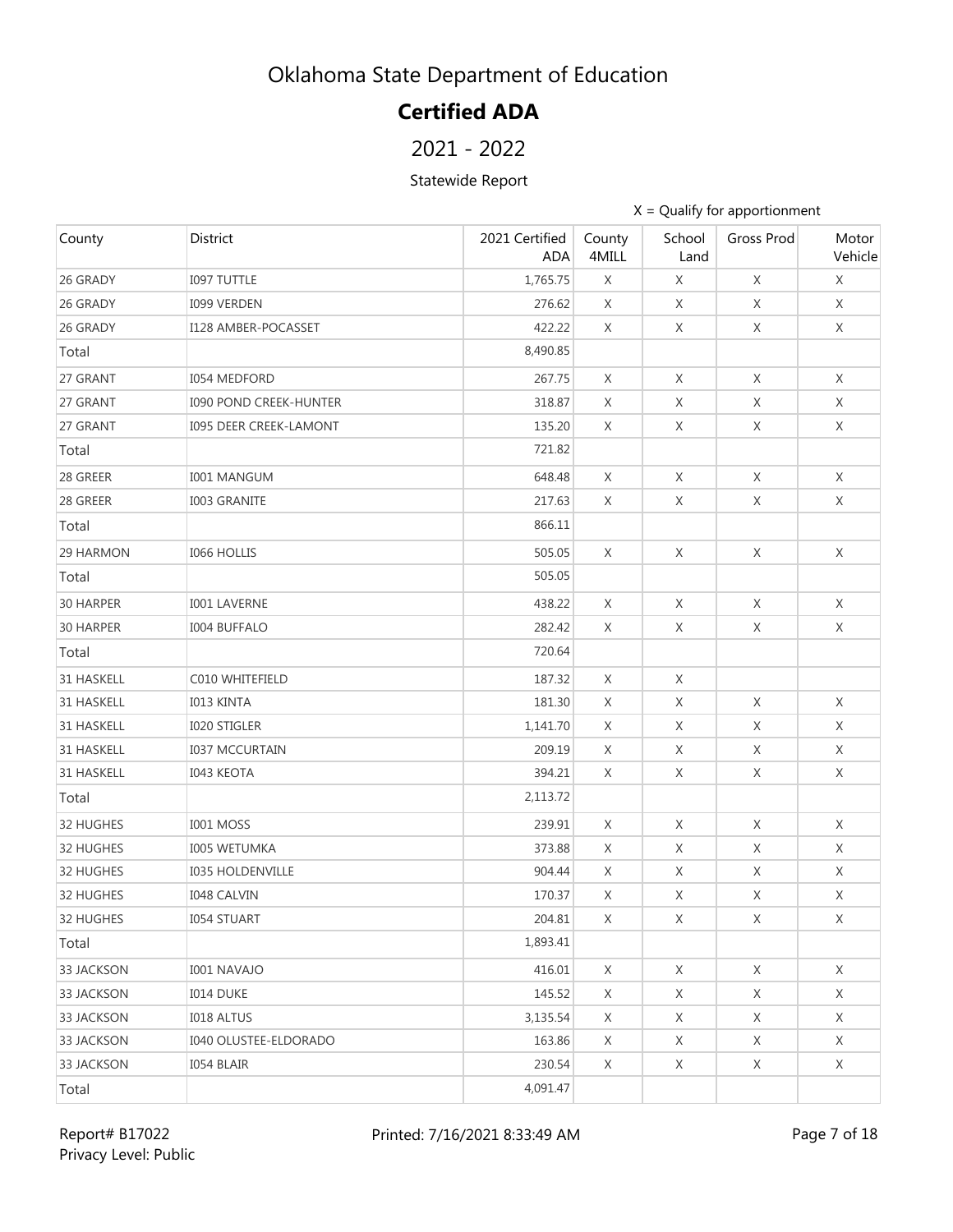# **Certified ADA**

### 2021 - 2022

#### Statewide Report

| County             | District                         | 2021 Certified<br><b>ADA</b> | County<br>4MILL | School<br>Land | Gross Prod  | Motor<br>Vehicle |
|--------------------|----------------------------------|------------------------------|-----------------|----------------|-------------|------------------|
| 34 JEFFERSON       | C003 TERRAL                      | 38.93                        | X               | X              |             |                  |
| 34 JEFFERSON       | <b>I001 RYAN</b>                 | 211.79                       | Χ               | X              | X           | X                |
| 34 JEFFERSON       | <b>I014 RINGLING</b>             | 341.68                       | X               | X              | X           | X                |
| 34 JEFFERSON       | <b>I023 WAURIKA</b>              | 409.11                       | X               | X              | X           | X                |
| Total              |                                  | 1,001.51                     |                 |                |             |                  |
| <b>35 JOHNSTON</b> | <b>C007 MANNSVILLE</b>           | 88.46                        | X               | X              |             |                  |
| <b>35 JOHNSTON</b> | C010 RAVIA                       | 88.01                        | X               | X              |             |                  |
| <b>35 JOHNSTON</b> | <b>IOO2 MILL CREEK</b>           | 153.09                       | X               | X              | X           | X                |
| <b>35 JOHNSTON</b> | <b>I020 TISHOMINGO</b>           | 785.46                       | X               | X              | X           | X                |
| <b>35 JOHNSTON</b> | <b>I029 MILBURN</b>              | 195.11                       | X               | X              | X           | X                |
| <b>35 JOHNSTON</b> | <b>I035 COLEMAN</b>              | 153.96                       | X               | X              | X           | X                |
| 35 JOHNSTON        | <b>I037 WAPANUCKA</b>            | 216.57                       | X               | X              | X           | X                |
| Total              |                                  | 1,680.66                     |                 |                |             |                  |
| 36 KAY             | C027 PECKHAM                     | 101.00                       | X               | X              |             |                  |
| 36 KAY             | C050 KILDARE                     | 93.78                        | X               | X              |             |                  |
| <b>36 KAY</b>      | <b>I045 BLACKWELL</b>            | 1,020.25                     | X               | X              | X           | X                |
| <b>36 KAY</b>      | <b>I071 PONCA CITY</b>           | 4,044.92                     | X               | X              | Χ           | X                |
| <b>36 KAY</b>      | <b>I087 TONKAWA</b>              | 722.49                       | X               | X              | $\times$    | X                |
| <b>36 KAY</b>      | <b>I125 NEWKIRK</b>              | 682.88                       | X               | X              | X           | X                |
| Total              |                                  | 6,665.32                     |                 |                |             |                  |
| 37 KINGFISHER      | <b>I002 DOVER</b>                | 154.70                       | X               | X              | X           | X                |
| 37 KINGFISHER      | <b>I003 LOMEGA</b>               | 207.60                       | X               | X              | X           | X                |
| 37 KINGFISHER      | 1007 KINGFISHER                  | 1,324.59                     | X               | X              | X           | X                |
| 37 KINGFISHER      | <b>I016 HENNESSEY</b>            | 806.46                       | X               | X              | X           | X                |
| 37 KINGFISHER      | <b>I089 CASHION</b>              | 607.64                       | X               | X              | $\mathsf X$ | X                |
| 37 KINGFISHER      | <b>I105 OKARCHE</b>              | 373.59                       | X               | X              | X           | X                |
| Total              |                                  | 3,474.58                     |                 |                |             |                  |
| 38 KIOWA           | <b>I001 HOBART</b>               | 654.64                       | X               | X              | X           | X                |
| 38 KIOWA           | <b>I002 LONE WOLF</b>            | 105.13                       | X               | X              | X           | X                |
| 38 KIOWA           | <b>I003 MOUNTAIN VIEW-GOTEBO</b> | 222.70                       | X               | X              | X           | X                |
| 38 KIOWA           | <b>I004 SNYDER</b>               | 437.63                       | X               | X              | X           | X                |
| Total              |                                  | 1,420.10                     |                 |                |             |                  |
| 39 LATIMER         | C004 PANOLA                      | 62.49                        | X               | X              |             |                  |
| 39 LATIMER         | <b>I001 WILBURTON</b>            | 778.37                       | X               | X              | $\mathsf X$ | X                |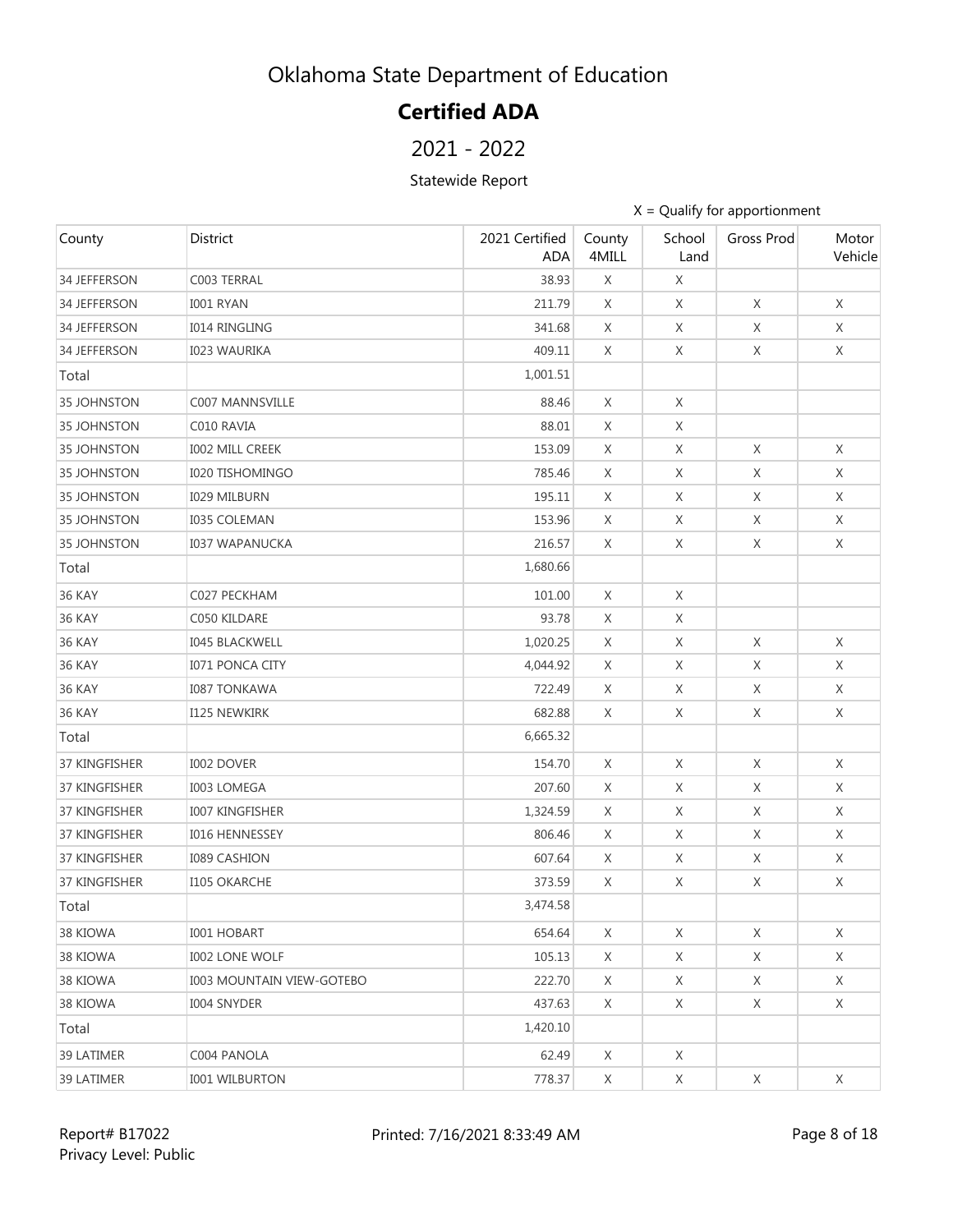# **Certified ADA**

### 2021 - 2022

#### Statewide Report

| County            | District                    | 2021 Certified<br><b>ADA</b> | County<br>4MILL | School<br>Land | Gross Prod | Motor<br>Vehicle |
|-------------------|-----------------------------|------------------------------|-----------------|----------------|------------|------------------|
| 39 LATIMER        | I002 RED OAK                | 316.93                       | X               | X              | X          | X                |
| 39 LATIMER        | <b>I003 BUFFALO VALLEY</b>  | 118.04                       | X               | X              | X          | X                |
| Total             |                             | 1,275.83                     |                 |                |            |                  |
| 40 LE FLORE       | C004 SHADY POINT            | 132.05                       | X               | X              |            |                  |
| 40 LE FLORE       | C011 MONROE                 | 122.48                       | X               | X              |            |                  |
| 40 LE FLORE       | C014 HODGEN                 | 249.74                       | X               | X              |            |                  |
| 40 LE FLORE       | C039 FANSHAWE               | 108.59                       | X               | X              |            |                  |
| 40 LE FLORE       | I002 SPIRO                  | 971.82                       | X               | X              | Χ          | Χ                |
| 40 LE FLORE       | <b>I003 HEAVENER</b>        | 802.62                       | X               | X              | X          | X                |
| 40 LE FLORE       | <b>I007 POCOLA</b>          | 680.44                       | X               | X              | X          | X                |
| 40 LE FLORE       | <b>I016 LE FLORE</b>        | 226.54                       | X               | X              | X          | X                |
| 40 LE FLORE       | <b>I017 CAMERON</b>         | 237.17                       | X               | X              | X          | X                |
| 40 LE FLORE       | <b>I020 PANAMA</b>          | 654.38                       | X               | X              | X          | X                |
| 40 LE FLORE       | <b>I026 BOKOSHE</b>         | 152.66                       | X               | X              | X          | X                |
| 40 LE FLORE       | <b>I029 POTEAU</b>          | 2,028.86                     | X               | X              | X          | X                |
| 40 LE FLORE       | <b>I049 WISTER</b>          | 434.96                       | X               | X              | X          | X                |
| 40 LE FLORE       | <b>I052 TALIHINA</b>        | 479.45                       | X               | X              | X          | X                |
| 40 LE FLORE       | <b>I062 WHITESBORO</b>      | 191.39                       | X               | X              | X          | X                |
| 40 LE FLORE       | <b>I067 HOWE</b>            | 609.43                       | X               | X              | X          | X                |
| 40 LE FLORE       | <b>I091 ARKOMA</b>          | 366.55                       | X               | X              | X          | X                |
| Total             |                             | 8,449.13                     |                 |                |            |                  |
| 41 LINCOLN        | C005 WHITE ROCK             | 113.80                       | X               | X              |            |                  |
| 41 LINCOLN        | <b>I001 CHANDLER</b>        | 1,074.04                     | X               | X              | X          | X                |
| 41 LINCOLN        | <b>I003 DAVENPORT</b>       | 350.36                       | X               | X              | X          | X                |
| 41 LINCOLN        | <b>I004 WELLSTON</b>        | 494.10                       | X               | X              | X          | X                |
| 41 LINCOLN        | <b>I054 STROUD</b>          | 776.77                       | X               | X              | X          | X                |
| 41 LINCOLN        | <b>I095 MEEKER</b>          | 645.82                       | X               | X              | X          | X                |
| 41 LINCOLN        | I103 PRAGUE                 | 908.94                       | X               | X              | Χ          | X                |
| <b>41 LINCOLN</b> | I105 CARNEY                 | 217.97                       | X               | X              | X          | X                |
| 41 LINCOLN        | I134 AGRA                   | 312.77                       | X               | X              | X          | X                |
| Total             |                             | 4,894.57                     |                 |                |            |                  |
| 42 LOGAN          | I001 GUTHRIE                | 2,547.34                     | X               | X              | X          | X                |
| 42 LOGAN          | <b>I002 CRESCENT</b>        | 539.18                       | X               | X              | X          | X                |
| 42 LOGAN          | <b>I003 MULHALL-ORLANDO</b> | 203.78                       | X               | X              | X          | X                |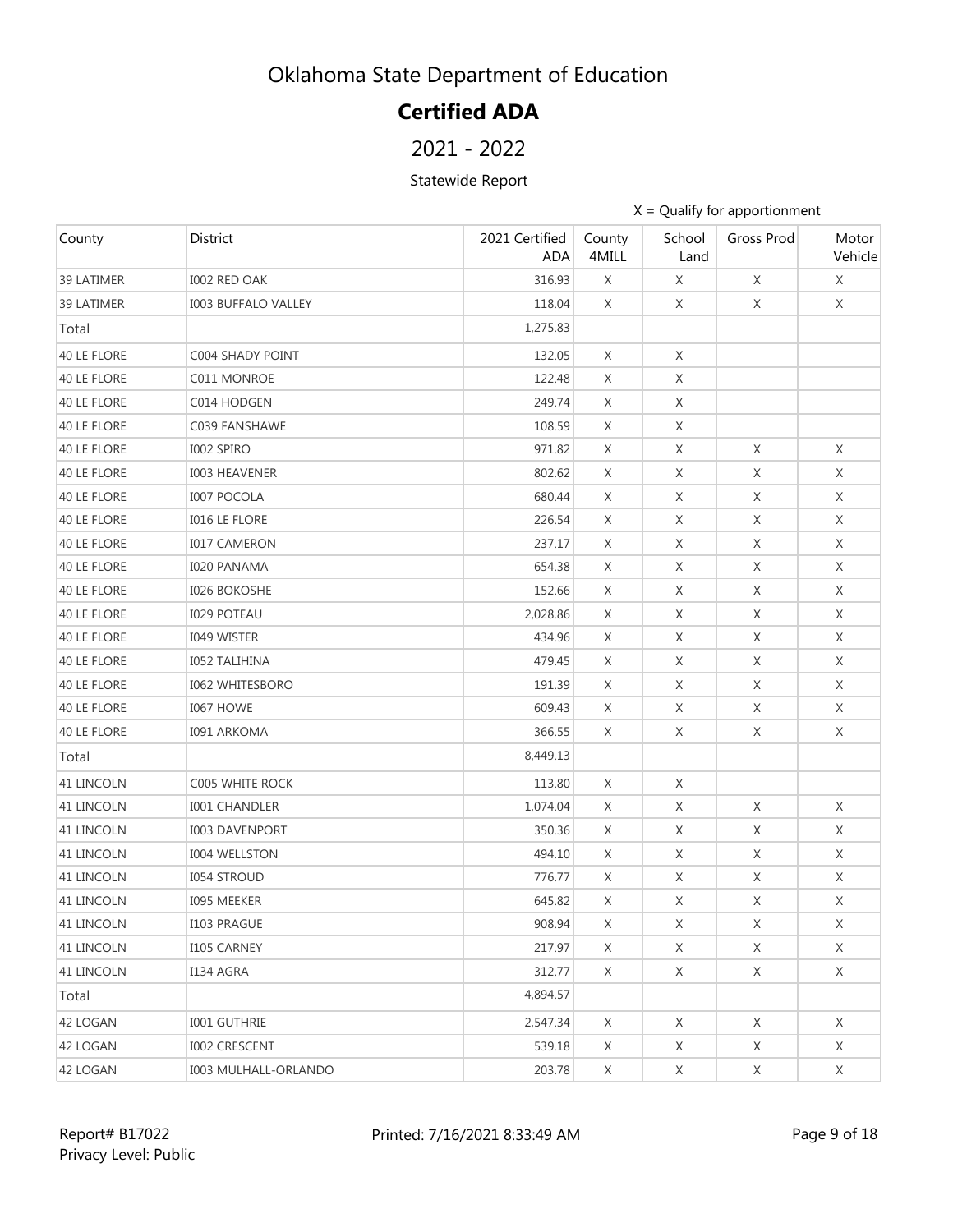# **Certified ADA**

### 2021 - 2022

#### Statewide Report

| County              | District                   | 2021 Certified<br><b>ADA</b> | County<br>4MILL | School<br>Land | Gross Prod  | Motor<br>Vehicle |
|---------------------|----------------------------|------------------------------|-----------------|----------------|-------------|------------------|
| 42 LOGAN            | <b>I014 COYLE</b>          | 259.14                       | X               | X              | X           | X                |
| Total               |                            | 3,549.44                     |                 |                |             |                  |
| 43 LOVE             | C003 GREENVILLE            | 57.52                        | X               | X              |             |                  |
| 43 LOVE             | <b>I004 THACKERVILLE</b>   | 267.63                       | X               | X              | X           | X                |
| 43 LOVE             | <b>I005 TURNER</b>         | 289.61                       | X               | X              | X           | X                |
| 43 LOVE             | <b>I016 MARIETTA</b>       | 1,052.39                     | X               | X              | $\mathsf X$ | X                |
| Total               |                            | 1,667.15                     |                 |                |             |                  |
| 44 MAJOR            | <b>I001 RINGWOOD</b>       | 351.36                       | $\chi$          | X              | X           | X                |
| 44 MAJOR            | <b>I004 ALINE-CLEO</b>     | 107.04                       | X               | X              | $\mathsf X$ | X                |
| 44 MAJOR            | <b>I084 FAIRVIEW</b>       | 699.53                       | X               | X              | X           | X                |
| 44 MAJOR            | <b>I092 CIMARRON</b>       | 185.25                       | X               | X              | $\mathsf X$ | X                |
| Total               |                            | 1,343.18                     |                 |                |             |                  |
| <b>45 MARSHALL</b>  | <b>I002 MADILL</b>         | 1,704.18                     | X               | X              | X           | X                |
| <b>45 MARSHALL</b>  | <b>I003 KINGSTON</b>       | 1,091.32                     | X               | $\mathsf X$    | X           | X                |
| Total               |                            | 2,795.50                     |                 |                |             |                  |
| 46 MAYES            | C035 WICKLIFFE             | 82.48                        | X               | X              |             |                  |
| 46 MAYES            | C043 OSAGE                 | 130.98                       | X               | X              |             |                  |
| 46 MAYES            | <b>I001 PRYOR</b>          | 2,453.09                     | X               | X              | X           | X                |
| 46 MAYES            | <b>I002 ADAIR</b>          | 947.87                       | X               | X              | X           | X                |
| 46 MAYES            | <b>I016 SALINA</b>         | 713.83                       | X               | X              | X           | X                |
| 46 MAYES            | <b>I017 LOCUST GROVE</b>   | 1,236.68                     | X               | X              | X           | X                |
| 46 MAYES            | <b>I032 CHOUTEAU-MAZIE</b> | 734.01                       | X               | X              | X           | X                |
| Total               |                            | 6,298.94                     |                 |                |             |                  |
| 47 MCCLAIN          | I001 NEWCASTLE             | 2,218.70                     | X               | X              | X           | $\times$         |
| 47 MCCLAIN          | I002 DIBBLE                | 632.42                       | X               | X              | X           | $\times$         |
| 47 MCCLAIN          | <b>I005 WASHINGTON</b>     | 997.45                       | X               | X              | X           | X                |
| 47 MCCLAIN          | <b>I010 WAYNE</b>          | 422.05                       | X               | X              | X           | X                |
| 47 MCCLAIN          | <b>I015 PURCELL</b>        | 1,318.83                     | X               | X              | X           | X                |
| 47 MCCLAIN          | <b>I029 BLANCHARD</b>      | 1,865.25                     | X               | X              | X           | X                |
| Total               |                            | 7,454.70                     |                 |                |             |                  |
| <b>48 MCCURTAIN</b> | C001 FOREST GROVE          | 115.48                       | X               | X              |             |                  |
| <b>48 MCCURTAIN</b> | C009 LUKFATA               | 349.06                       | X               | X              |             |                  |
| <b>48 MCCURTAIN</b> | C023 GLOVER                | 80.25                        | X               | X              |             |                  |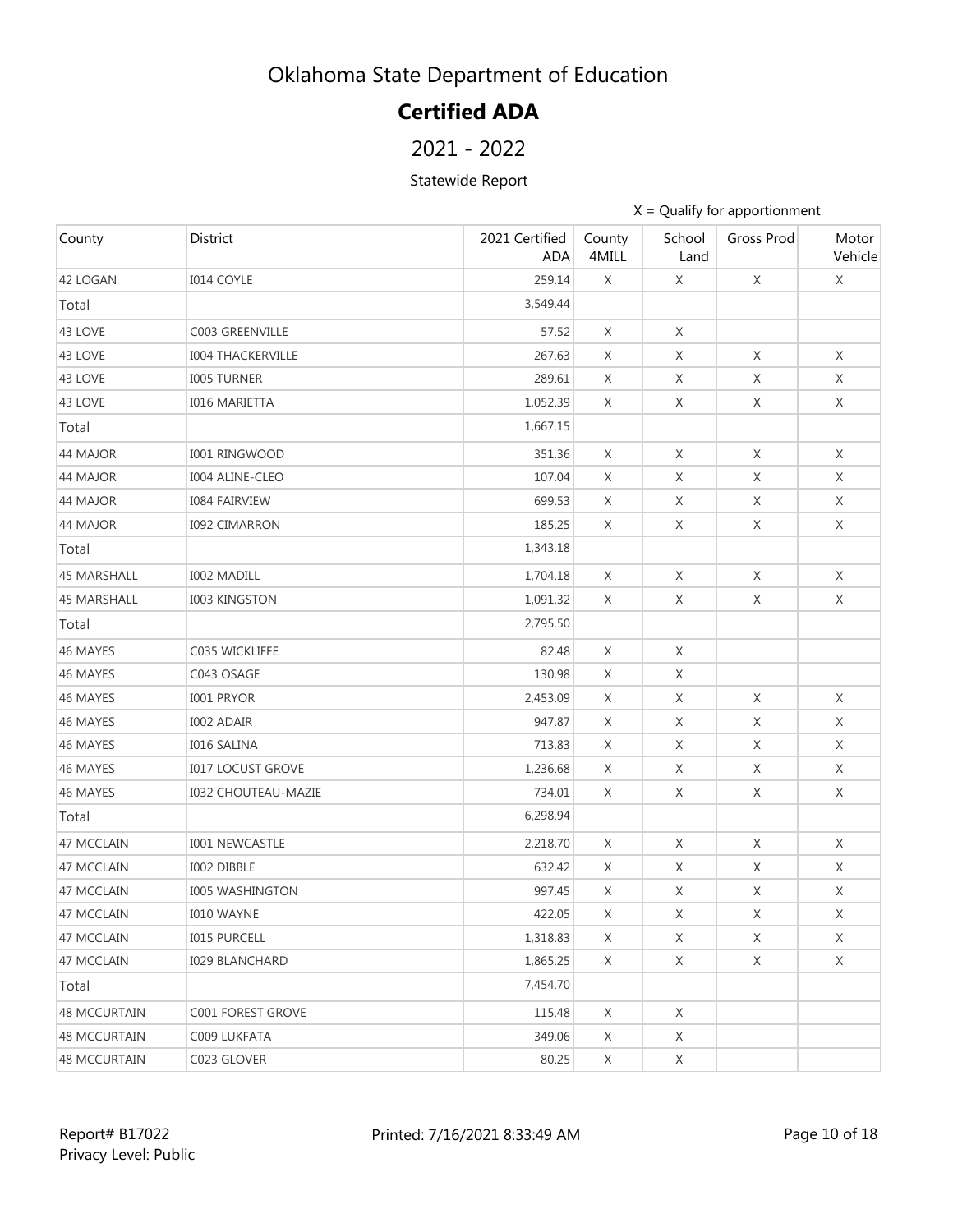# **Certified ADA**

### 2021 - 2022

#### Statewide Report

| County              | District                | 2021 Certified<br><b>ADA</b> | County<br>4MILL | School<br>Land | Gross Prod  | Motor<br>Vehicle |
|---------------------|-------------------------|------------------------------|-----------------|----------------|-------------|------------------|
| <b>48 MCCURTAIN</b> | C037 DENISON            | 283.52                       | X               | X              |             |                  |
| <b>48 MCCURTAIN</b> | C072 HOLLY CREEK        | 214.25                       | X               | X              |             |                  |
| <b>48 MCCURTAIN</b> | <b>I005 IDABEL</b>      | 1,140.81                     | X               | X              | X           | X                |
| <b>48 MCCURTAIN</b> | <b>I006 HAWORTH</b>     | 499.86                       | X               | X              | X           | X                |
| <b>48 MCCURTAIN</b> | <b>I011 VALLIANT</b>    | 852.27                       | X               | X              | X           | Χ                |
| <b>48 MCCURTAIN</b> | <b>I013 EAGLETOWN</b>   | 176.22                       | X               | X              | X           | X                |
| <b>48 MCCURTAIN</b> | <b>I014 SMITHVILLE</b>  | 259.86                       | X               | X              | X           | Χ                |
| <b>48 MCCURTAIN</b> | <b>I039 WRIGHT CITY</b> | 455.61                       | X               | X              | X           | X                |
| <b>48 MCCURTAIN</b> | <b>I071 BATTIEST</b>    | 232.67                       | X               | X              | X           | X                |
| 48 MCCURTAIN        | <b>I074 BROKEN BOW</b>  | 1,426.52                     | X               | X              | X           | X                |
| Total               |                         | 6,086.38                     |                 |                |             |                  |
| 49 MCINTOSH         | C003 RYAL               | 57.34                        | X               | X              |             |                  |
| 49 MCINTOSH         | C016 STIDHAM            | 85.94                        | X               | X              |             |                  |
| 49 MCINTOSH         | <b>I001 EUFAULA</b>     | 1,038.90                     | X               | X              | X           | X                |
| 49 MCINTOSH         | <b>I019 CHECOTAH</b>    | 1,240.93                     | X               | X              | X           | X                |
| 49 MCINTOSH         | <b>I027 MIDWAY</b>      | 217.80                       | X               | X              | X           | X                |
| 49 MCINTOSH         | <b>I064 HANNA</b>       | 69.74                        | X               | X              | X           | X                |
| Total               |                         | 2,710.65                     |                 |                |             |                  |
| 50 MURRAY           | <b>I001 SULPHUR</b>     | 1,379.99                     | $\chi$          | X              | X           | X                |
| 50 MURRAY           | <b>I010 DAVIS</b>       | 830.59                       | X               | X              | X           | Χ                |
| Total               |                         | 2,210.58                     |                 |                |             |                  |
| 51 MUSKOGEE         | C009 WAINWRIGHT         | 77.60                        | X               | X              |             |                  |
| 51 MUSKOGEE         | <b>I002 HASKELL</b>     | 663.46                       | X               | X              | $\times$    | X                |
| 51 MUSKOGEE         | <b>I003 FORT GIBSON</b> | 1,681.57                     | X               | X              | X           | X                |
| 51 MUSKOGEE         | I006 WEBBERS FALLS      | 269.41                       | X               | X              | $\mathsf X$ | X                |
| 51 MUSKOGEE         | <b>I008 OKTAHA</b>      | 638.22                       | X               | X              | X           | X                |
| 51 MUSKOGEE         | <b>I020 MUSKOGEE</b>    | 4,269.64                     | X               | X              | $\mathsf X$ | X                |
| 51 MUSKOGEE         | <b>I029 HILLDALE</b>    | 1,842.81                     | X               | X              | X           | X                |
| 51 MUSKOGEE         | I046 BRAGGS             | 112.34                       | X               | X              | X           | X                |
| 51 MUSKOGEE         | <b>I074 WARNER</b>      | 768.47                       | X               | X              | X           | X                |
| 51 MUSKOGEE         | <b>I088 PORUM</b>       | 429.46                       | X               | X              | X           | X                |
| Total               |                         | 10,752.98                    |                 |                |             |                  |
| 52 NOBLE            | I001 PERRY              | 950.01                       | X               | X              | X           | X                |
| 52 NOBLE            | <b>I002 BILLINGS</b>    | 71.63                        | X               | X              | X           | X                |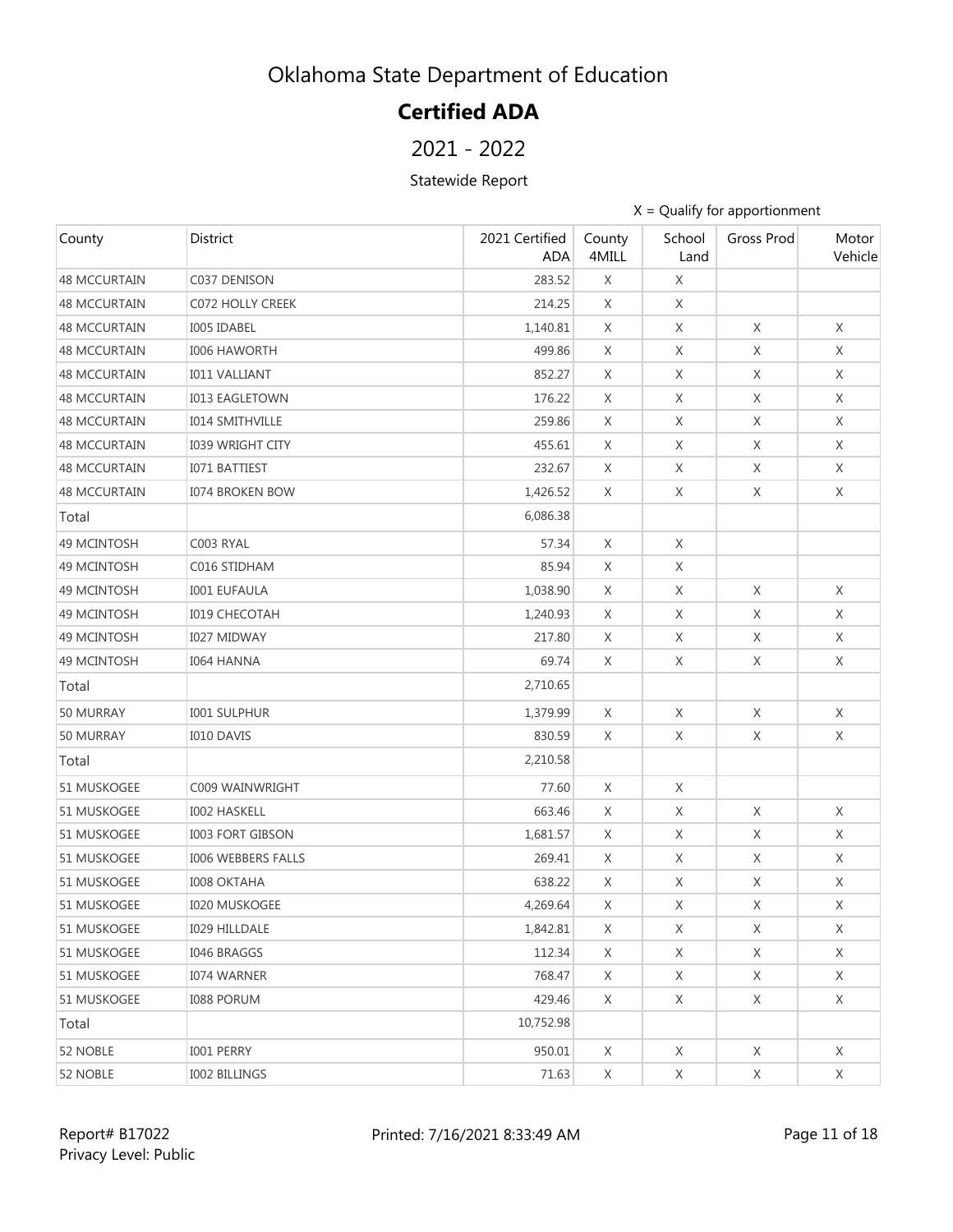# **Certified ADA**

### 2021 - 2022

#### Statewide Report

| County             | District                        | 2021 Certified<br><b>ADA</b> | County<br>4MILL | School<br>Land | Gross Prod | Motor<br>Vehicle |
|--------------------|---------------------------------|------------------------------|-----------------|----------------|------------|------------------|
| 52 NOBLE           | <b>I004 FRONTIER</b>            | 338.05                       | X               | X              | X          | X                |
| 52 NOBLE           | <b>I006 MORRISON</b>            | 579.51                       | X               | X              | X          | X                |
| Total              |                                 | 1,939.20                     |                 |                |            |                  |
| 53 NOWATA          | <b>I003 OKLAHOMA UNION</b>      | 615.53                       | X               | X              | X          | Χ                |
| 53 NOWATA          | <b>I040 NOWATA</b>              | 713.13                       | X               | X              | X          | X                |
| 53 NOWATA          | <b>I051 SOUTH COFFEYVILLE</b>   | 225.82                       | X               | X              | X          | X                |
| Total              |                                 | 1,554.48                     |                 |                |            |                  |
| <b>54 OKFUSKEE</b> | C029 BEARDEN                    | 135.50                       | $\times$        | X              |            |                  |
| <b>54 OKFUSKEE</b> | <b>I002 MASON</b>               | 220.14                       | X               | X              | X          | X                |
| <b>54 OKFUSKEE</b> | <b>I014 PADEN</b>               | 211.68                       | X               | X              | X          | X                |
| <b>54 OKFUSKEE</b> | <b>I026 OKEMAH</b>              | 628.46                       | X               | X              | X          | X                |
| <b>54 OKFUSKEE</b> | <b>I031 WELEETKA</b>            | 365.94                       | X               | X              | X          | X                |
| <b>54 OKFUSKEE</b> | <b>I054 GRAHAM-DUSTIN</b>       | 155.15                       | X               | X              | X          | X                |
| Total              |                                 | 1,716.87                     |                 |                |            |                  |
| 55 OKLAHOMA        | C029 OAKDALE                    | 637.35                       | X               | X              |            |                  |
| 55 OKLAHOMA        | C074 CRUTCHO                    | 243.47                       | X               | X              |            |                  |
| 55 OKLAHOMA        | <b>I001 PUTNAM CITY</b>         | 16,532.46                    | X               | X              | $\times$   | X                |
| 55 OKLAHOMA        | <b>I003 LUTHER</b>              | 717.92                       | X               | X              | X          | X                |
| 55 OKLAHOMA        | <b>I004 CHOCTAW-NICOMA PARK</b> | 5,068.10                     | X               | X              | X          | X                |
| 55 OKLAHOMA        | <b>I006 DEER CREEK</b>          | 6,696.74                     | X               | X              | X          | X                |
| 55 OKLAHOMA        | <b>I007 HARRAH</b>              | 1,845.15                     | X               | Χ              | $\chi$     | X                |
| 55 OKLAHOMA        | <b>I009 JONES</b>               | 990.12                       | X               | X              | X          | X                |
| 55 OKLAHOMA        | <b>I012 EDMOND</b>              | 22,914.01                    | X               | Χ              | X          | X                |
| <b>55 OKLAHOMA</b> | <b>I037 MILLWOOD</b>            | 834.97                       | X               | X              | X          | X                |
| <b>55 OKLAHOMA</b> | <b>I041 WESTERN HEIGHTS</b>     | 2,064.99                     | X               | Χ              | X          | X                |
| <b>55 OKLAHOMA</b> | 1052 MIDWEST CITY-DEL CITY      | 10,237.05                    | X               | Χ              | X          | X                |
| 55 OKLAHOMA        | <b>I053 CROOKED OAK</b>         | 1,029.51                     | X               | X              | X          | X                |
| 55 OKLAHOMA        | <b>I088 BETHANY</b>             | 1,656.12                     | X               | X              | X          | X                |
| 55 OKLAHOMA        | <b>I089 OKLAHOMA CITY</b>       | 25,704.94                    | X               | X              | X          | X                |
| Total              |                                 | 97,172.90                    |                 |                |            |                  |
| <b>56 OKMULGEE</b> | C011 TWIN HILLS                 | 315.20                       | X               | X              |            |                  |
| 56 OKMULGEE        | <b>I001 OKMULGEE</b>            | 1,050.86                     | X               | X              | X          | X                |
| 56 OKMULGEE        | <b>I002 HENRYETTA</b>           | 982.58                       | X               | X              | X          | X                |
| <b>56 OKMULGEE</b> | <b>I003 MORRIS</b>              | 899.93                       | X               | X              | X          | X                |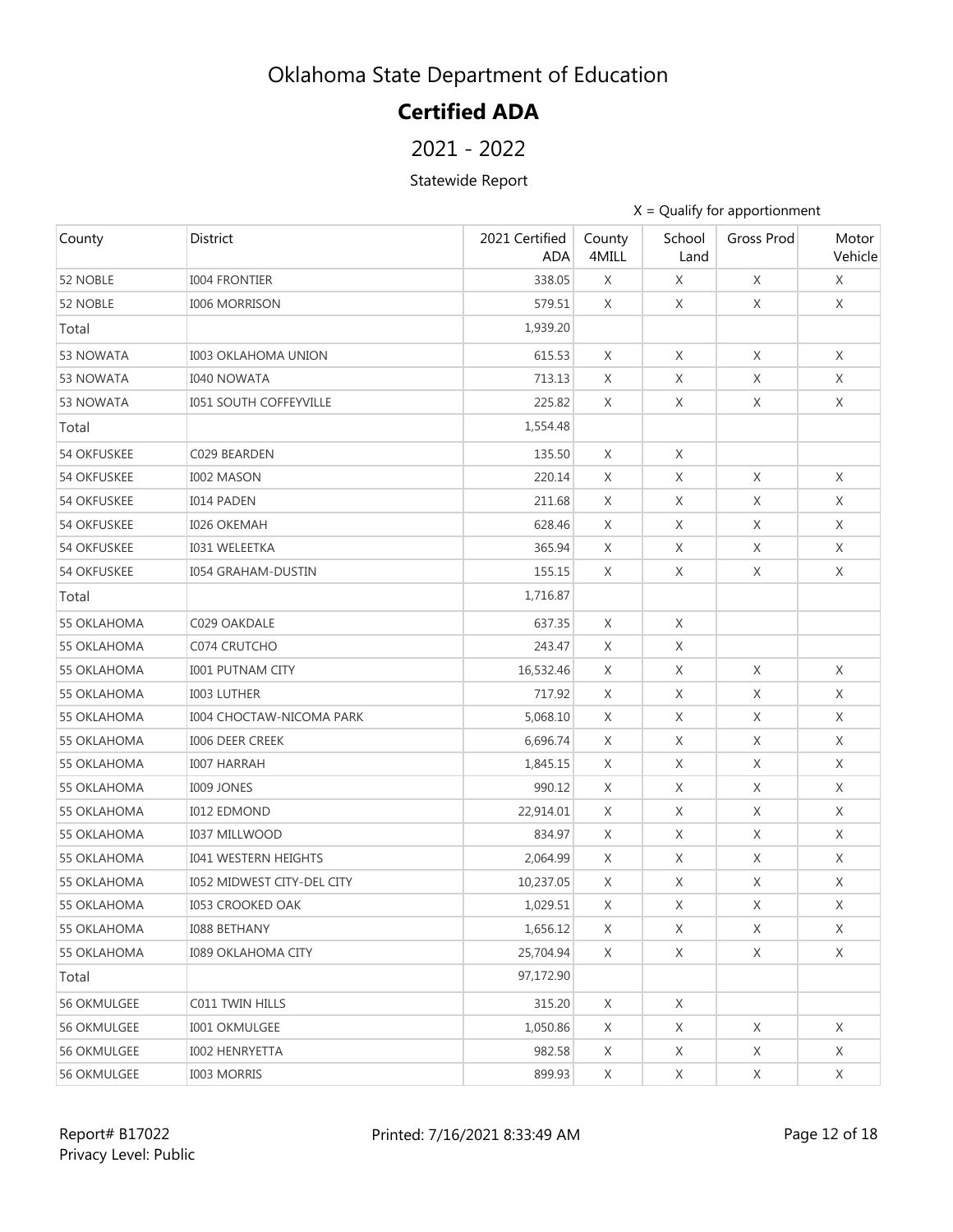# **Certified ADA**

### 2021 - 2022

#### Statewide Report

| County      | District                | 2021 Certified<br><b>ADA</b> | County<br>4MILL | School<br>Land | Gross Prod  | Motor<br>Vehicle |
|-------------|-------------------------|------------------------------|-----------------|----------------|-------------|------------------|
| 56 OKMULGEE | I004 BEGGS              | 920.20                       | X               | X              | X           | X                |
| 56 OKMULGEE | I005 PRESTON            | 584.30                       | X               | X              | X           | X                |
| 56 OKMULGEE | <b>I006 SCHULTER</b>    | 128.93                       | X               | X              | X           | X                |
| 56 OKMULGEE | <b>I007 WILSON</b>      | 281.80                       | X               | X              | X           | X                |
| 56 OKMULGEE | I008 DEWAR              | 398.71                       | X               | X              | X           | X                |
| Total       |                         | 5,562.51                     |                 |                |             |                  |
| 57 OSAGE    | C003 OSAGE HILLS        | 177.28                       | $\chi$          | X              |             |                  |
| 57 OSAGE    | C007 BOWRING            | 55.49                        | X               | X              |             |                  |
| 57 OSAGE    | C035 AVANT              | 72.66                        | X               | X              |             |                  |
| 57 OSAGE    | C052 ANDERSON           | 195.22                       | X               | X              |             |                  |
| 57 OSAGE    | C077 MCCORD             | 292.17                       | X               | X              |             |                  |
| 57 OSAGE    | <b>I002 PAWHUSKA</b>    | 655.20                       | X               | X              | X           | $\times$         |
| 72 TULSA    | I008 SPERRY             | 969.11                       | X               | X              | X           | X                |
| 57 OSAGE    | <b>I011 SHIDLER</b>     | 182.57                       | X               | X              | X           | X                |
| 57 OSAGE    | <b>I029 BARNSDALL</b>   | 349.56                       | X               | X              | X           | X                |
| 57 OSAGE    | <b>I030 WYNONA</b>      | 92.53                        | X               | X              | X           | X                |
| 57 OSAGE    | <b>I038 HOMINY</b>      | 535.14                       | X               | X              | X           | X                |
| 57 OSAGE    | <b>I050 PRUE</b>        | 285.04                       | X               | X              | X           | X                |
| 57 OSAGE    | <b>I090 WOODLAND</b>    | 374.65                       | X               | X              | X           | X                |
| Total       |                         | 4,236.62                     |                 |                |             |                  |
| 58 OTTAWA   | <b>C010 TURKEY FORD</b> | 88.07                        | X               | X              |             |                  |
| 58 OTTAWA   | <b>I001 WYANDOTTE</b>   | 692.18                       | X               | X              | X           | X                |
| 58 OTTAWA   | <b>I014 QUAPAW</b>      | 532.15                       | X               | X              | X           | X                |
| 58 OTTAWA   | <b>I018 COMMERCE</b>    | 786.25                       | X               | X              | X           | X                |
| 58 OTTAWA   | I023 MIAMI              | 1,968.59                     | X               | X              | Χ           | X                |
| 58 OTTAWA   | <b>I026 AFTON</b>       | 448.67                       | X               | X              | $\mathsf X$ | X                |
| 58 OTTAWA   | <b>I031 FAIRLAND</b>    | 572.24                       | X               | X              | X           | X                |
| Total       |                         | 5,088.15                     |                 |                |             |                  |
| 59 PAWNEE   | C002 JENNINGS           | 219.48                       | X               | X              |             |                  |
| 59 PAWNEE   | <b>I001 PAWNEE</b>      | 568.84                       | X               | X              | $\mathsf X$ | X                |
| 59 PAWNEE   | <b>I006 CLEVELAND</b>   | 1,497.62                     | X               | X              | X           | X                |
| Total       |                         | 2,285.94                     |                 |                |             |                  |
| 60 PAYNE    | C104 OAK GROVE          | 178.09                       | X               | X              |             |                  |
| 60 PAYNE    | I003 RIPLEY             | 398.39                       | X               | X              | X           | X                |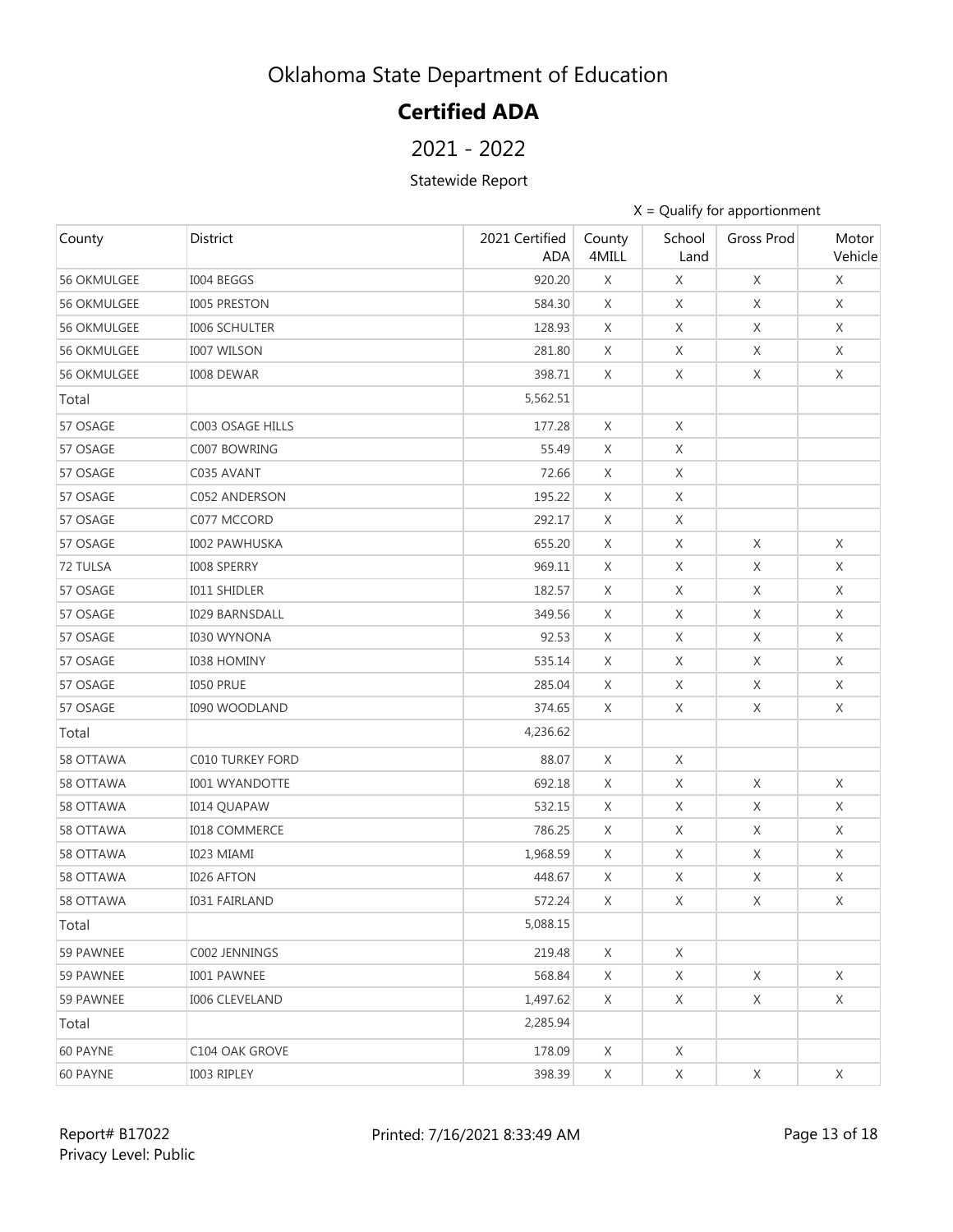# **Certified ADA**

### 2021 - 2022

#### Statewide Report

| County                 | District                  | 2021 Certified<br><b>ADA</b> | County<br>4MILL | School<br>Land | Gross Prod | Motor<br>Vehicle |
|------------------------|---------------------------|------------------------------|-----------------|----------------|------------|------------------|
| 60 PAYNE               | <b>I016 STILLWATER</b>    | 5,233.19                     | X               | X              | X          | X                |
| 60 PAYNE               | <b>I056 PERKINS-TRYON</b> | 1,487.85                     | X               | X              | X          | X                |
| 60 PAYNE               | <b>I067 CUSHING</b>       | 1,413.97                     | X               | X              | X          | X                |
| 60 PAYNE               | I101 GLENCOE              | 310.11                       | X               | X              | X          | X                |
| 60 PAYNE               | <b>I103 YALE</b>          | 336.46                       | X               | X              | X          | X                |
| Total                  |                           | 9,358.06                     |                 |                |            |                  |
| 61 PITTSBURG           | C009 KREBS                | 403.14                       | $\chi$          | X              |            |                  |
| 61 PITTSBURG           | C029 FRINK-CHAMBERS       | 397.00                       | X               | X              |            |                  |
| <b>61 PITTSBURG</b>    | C056 TANNEHILL            | 128.97                       | X               | X              |            |                  |
| <b>61 PITTSBURG</b>    | C088 HAYWOOD              | 111.25                       | X               | X              |            |                  |
| <b>61 PITTSBURG</b>    | <b>I001 HARTSHORNE</b>    | 672.59                       | X               | X              | X          | X                |
| 61 PITTSBURG           | <b>I002 CANADIAN</b>      | 398.50                       | X               | X              | X          | X                |
| <b>61 PITTSBURG</b>    | <b>I011 HAILEYVILLE</b>   | 281.85                       | X               | X              | X          | X                |
| <b>61 PITTSBURG</b>    | <b>I014 KIOWA</b>         | 263.57                       | X               | X              | X          | X                |
| 61 PITTSBURG           | <b>I017 QUINTON</b>       | 376.36                       | X               | X              | X          | X                |
| 61 PITTSBURG           | <b>I025 INDIANOLA</b>     | 235.42                       | X               | X              | X          | X                |
| <b>61 PITTSBURG</b>    | <b>I028 CROWDER</b>       | 286.76                       | X               | X              | X          | X                |
| <b>61 PITTSBURG</b>    | <b>I030 SAVANNA</b>       | 351.89                       | X               | X              | Χ          | X                |
| 61 PITTSBURG           | I063 PITTSBURG            | 159.91                       | X               | X              | X          | X                |
| 61 PITTSBURG           | <b>I080 MCALESTER</b>     | 2,689.61                     | X               | X              | X          | X                |
| Total                  |                           | 6,756.82                     |                 |                |            |                  |
| <b>62 PONTOTOC</b>     | <b>I001 ALLEN</b>         | 440.54                       | X               | X              | X          | X                |
| <b>62 PONTOTOC</b>     | <b>I009 VANOSS</b>        | 474.38                       | X               | X              | X          | X                |
| <b>62 PONTOTOC</b>     | I016 BYNG                 | 1,605.25                     | X               | X              | X          | X                |
| 62 PONTOTOC            | <b>I019 ADA</b>           | 2,278.85                     | X               | X              | X          | X                |
| 62 PONTOTOC            | <b>I024 LATTA</b>         | 837.19                       | X               | X              | X          | X                |
| <b>62 PONTOTOC</b>     | <b>I030 STONEWALL</b>     | 403.77                       | X               | X              | X          | X                |
| 62 PONTOTOC            | I037 ROFF                 | 261.57                       | X               | X              | X          | X                |
| Total                  |                           | 6,301.55                     |                 |                |            |                  |
| <b>63 POTTAWATOMIE</b> | C027 GROVE                | 456.50                       | X               | X              |            |                  |
| <b>63 POTTAWATOMIE</b> | C029 PLEASANT GROVE       | 189.16                       | X               | X              |            |                  |
| <b>63 POTTAWATOMIE</b> | C032 SOUTH ROCK CREEK     | 385.44                       | X               | X              |            |                  |
| <b>63 POTTAWATOMIE</b> | <b>I001 MCLOUD</b>        | 1,421.14                     | X               | X              | X          | X                |
| <b>63 POTTAWATOMIE</b> | I002 DALE                 | 727.46                       | X               | X              | X          | X                |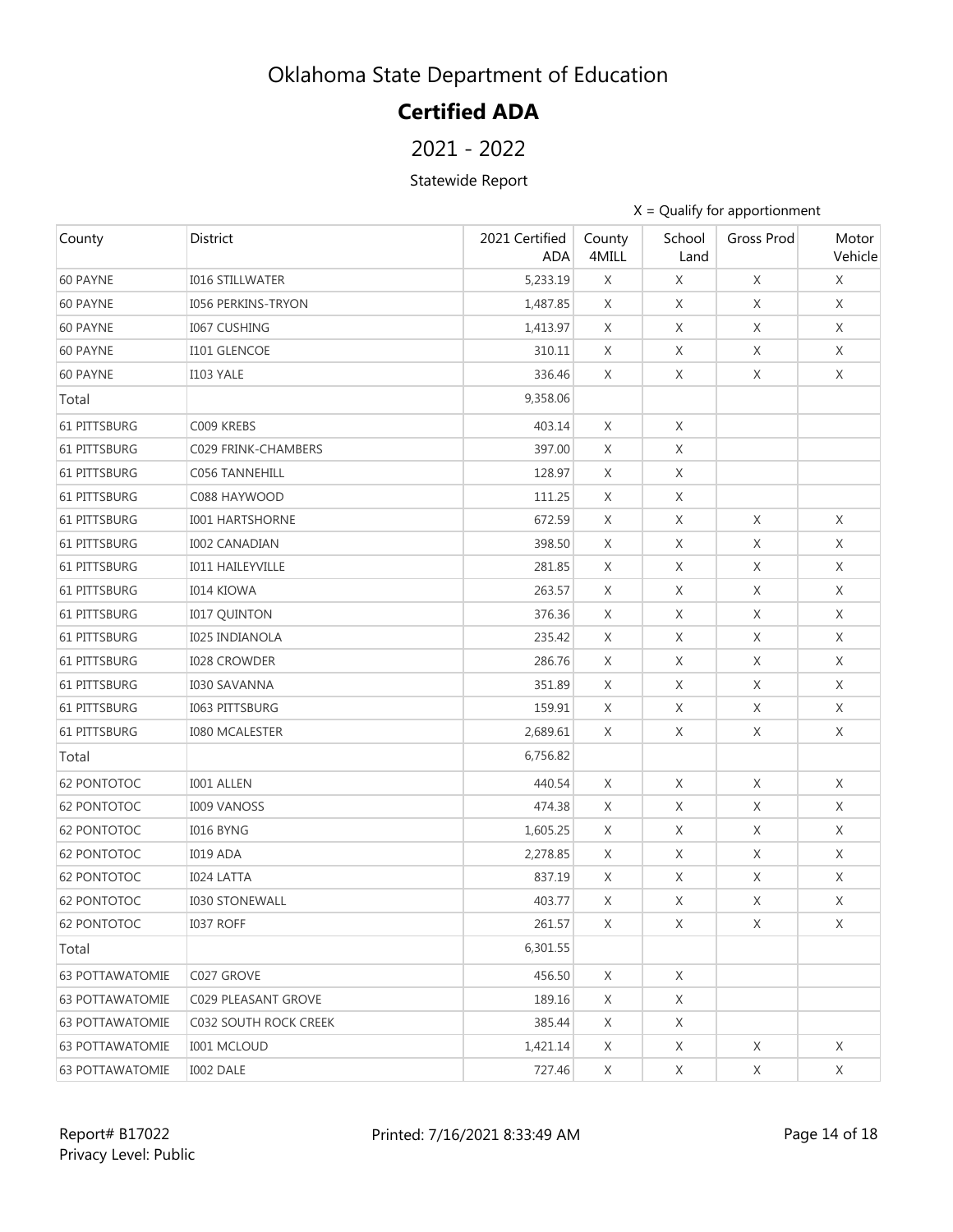# **Certified ADA**

### 2021 - 2022

#### Statewide Report

| County                 | <b>District</b>              | 2021 Certified<br><b>ADA</b> | County<br>4MILL | School<br>Land | Gross Prod  | Motor<br>Vehicle |
|------------------------|------------------------------|------------------------------|-----------------|----------------|-------------|------------------|
| <b>63 POTTAWATOMIE</b> | I003 BETHEL                  | 1,077.56                     | X               | X              | X           | X                |
| <b>63 POTTAWATOMIE</b> | <b>I004 MACOMB</b>           | 226.98                       | X               | X              | X           | X                |
| <b>63 POTTAWATOMIE</b> | <b>I005 EARLSBORO</b>        | 242.43                       | X               | X              | X           | X                |
| <b>63 POTTAWATOMIE</b> | <b>I010 NORTH ROCK CREEK</b> | 1,065.77                     | X               | X              | X           | X                |
| <b>63 POTTAWATOMIE</b> | <b>I092 TECUMSEH</b>         | 1,797.38                     | X               | X              | X           | X                |
| <b>63 POTTAWATOMIE</b> | <b>I093 SHAWNEE</b>          | 3,149.02                     | X               | X              | X           | X                |
| <b>63 POTTAWATOMIE</b> | I112 ASHER                   | 244.14                       | X               | X              | X           | X                |
| <b>63 POTTAWATOMIE</b> | <b>I115 WANETTE</b>          | 116.57                       | X               | X              | X           | X                |
| <b>63 POTTAWATOMIE</b> | <b>I117 MAUD</b>             | 238.04                       | X               | X              | X           | X                |
| Total                  |                              | 11,337.59                    |                 |                |             |                  |
| <b>64 PUSHMATAHA</b>   | C002 ALBION                  | 58.13                        | X               | X              |             |                  |
| <b>64 PUSHMATAHA</b>   | C004 TUSKAHOMA               | 60.15                        | X               | X              |             |                  |
| <b>64 PUSHMATAHA</b>   | C015 NASHOBA                 | 50.76                        | X               | X              |             |                  |
| <b>64 PUSHMATAHA</b>   | <b>I001 RATTAN</b>           | 421.85                       | X               | X              | X           | X                |
| <b>64 PUSHMATAHA</b>   | <b>I010 CLAYTON</b>          | 233.98                       | X               | X              | X           | Χ                |
| <b>64 PUSHMATAHA</b>   | <b>I013 ANTLERS</b>          | 869.02                       | X               | X              | X           | X                |
| <b>64 PUSHMATAHA</b>   | <b>I022 MOYERS</b>           | 149.26                       | X               | X              | X           | X                |
| Total                  |                              | 1,843.15                     |                 |                |             |                  |
| <b>65 ROGER MILLS</b>  | I003 LEEDEY                  | 191.41                       | X               | X              | X           | X                |
| 65 ROGER MILLS         | <b>I006 REYDON</b>           | 110.24                       | X               | X              | X           | Χ                |
| 65 ROGER MILLS         | <b>I007 CHEYENNE</b>         | 296.47                       | Χ               | X              | X           | X                |
| 65 ROGER MILLS         | <b>I015 SWEETWATER</b>       | 116.61                       | X               | X              | X           | Χ                |
| <b>65 ROGER MILLS</b>  | <b>I066 HAMMON</b>           | 215.72                       | X               | X              | X           | X                |
| Total                  |                              | 930.45                       |                 |                |             |                  |
| <b>66 ROGERS</b>       | C009 JUSTUS-TIAWAH           | 510.48                       | X               | X              |             |                  |
| <b>66 ROGERS</b>       | <b>I001 CLAREMORE</b>        | 3,610.97                     | X               | X              | X           | X                |
| 66 ROGERS              | <b>I002 CATOOSA</b>          | 1,700.44                     | X               | X              | $\mathsf X$ | X                |
| 66 ROGERS              | <b>I003 CHELSEA</b>          | 722.44                       | X               | X              | X           | Χ                |
| 66 ROGERS              | <b>I004 OOLOGAH-TALALA</b>   | 1,579.10                     | X               | X              | X           | X                |
| 66 ROGERS              | <b>I005 INOLA</b>            | 1,155.65                     | X               | X              | X           | X                |
| 66 ROGERS              | <b>I006 SEQUOYAH</b>         | 1,185.43                     | X               | X              | X           | X                |
| 66 ROGERS              | <b>I007 FOYIL</b>            | 431.21                       | X               | X              | X           | X                |
| 66 ROGERS              | <b>I008 VERDIGRIS</b>        | 1,281.63                     | X               | X              | X           | X                |
| Total                  |                              | 12,177.35                    |                 |                |             |                  |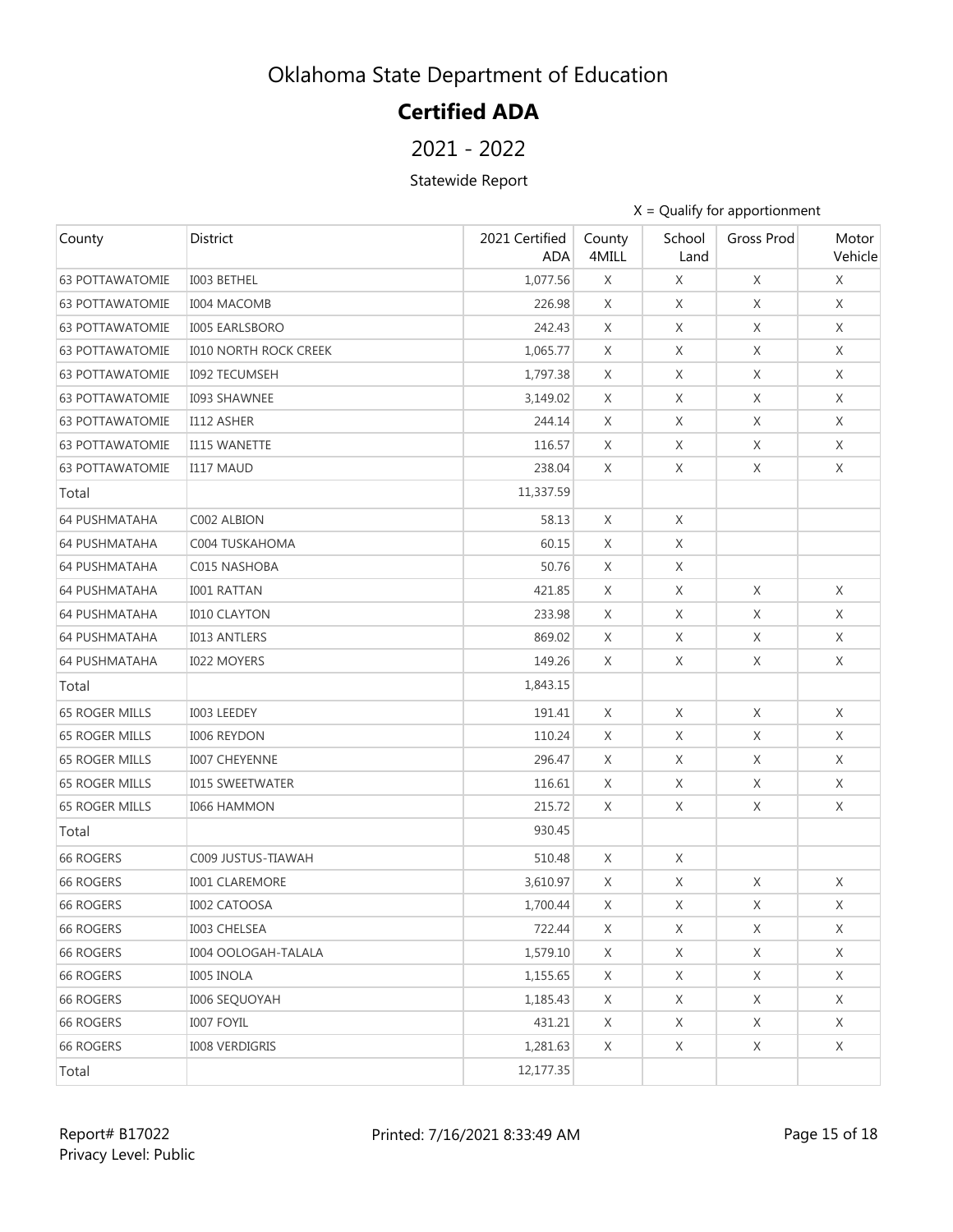# **Certified ADA**

2021 - 2022

#### Statewide Report

| County             | District                 | 2021 Certified<br><b>ADA</b> | County<br>4MILL | School<br>Land | Gross Prod  | Motor<br>Vehicle |
|--------------------|--------------------------|------------------------------|-----------------|----------------|-------------|------------------|
| 67 SEMINOLE        | C054 JUSTICE             | 118.03                       | X               | X              |             |                  |
| 67 SEMINOLE        | <b>I001 SEMINOLE</b>     | 1,292.62                     | X               | X              | $\mathsf X$ | X                |
| <b>67 SEMINOLE</b> | <b>I002 WEWOKA</b>       | 615.11                       | X               | X              | X           | X                |
| <b>67 SEMINOLE</b> | <b>I003 BOWLEGS</b>      | 230.27                       | X               | X              | X           | X                |
| <b>67 SEMINOLE</b> | <b>I004 KONAWA</b>       | 525.82                       | X               | X              | X           | X                |
| <b>67 SEMINOLE</b> | <b>I006 NEW LIMA</b>     | 224.76                       | X               | X              | X           | X                |
| <b>67 SEMINOLE</b> | <b>I007 VARNUM</b>       | 338.03                       | X               | X              | X           | Χ                |
| <b>67 SEMINOLE</b> | <b>I010 SASAKWA</b>      | 192.01                       | X               | X              | X           | X                |
| 67 SEMINOLE        | <b>I014 STROTHER</b>     | 374.57                       | X               | X              | X           | X                |
| 67 SEMINOLE        | <b>I015 BUTNER</b>       | 174.40                       | X               | X              | X           | X                |
| Total              |                          | 4,085.62                     |                 |                |             |                  |
| <b>68 SEQUOYAH</b> | C001 LIBERTY             | 329.43                       | X               | X              |             |                  |
| <b>68 SEQUOYAH</b> | C035 MARBLE CITY         | 77.55                        | X               | X              |             |                  |
| <b>68 SEQUOYAH</b> | C036 BRUSHY              | 362.08                       | X               | X              |             |                  |
| <b>68 SEQUOYAH</b> | C050 BELFONTE            | 144.61                       | X               | X              |             |                  |
| <b>68 SEQUOYAH</b> | C068 MOFFETT             | 339.22                       | X               | X              |             |                  |
| <b>68 SEQUOYAH</b> | <b>I001 SALLISAW</b>     | 1,712.43                     | X               | X              | $\mathsf X$ | X                |
| <b>68 SEQUOYAH</b> | <b>I002 VIAN</b>         | 774.00                       | X               | X              | X           | X                |
| <b>68 SEQUOYAH</b> | <b>I003 MULDROW</b>      | 1,199.14                     | X               | X              | $\mathsf X$ | X                |
| <b>68 SEQUOYAH</b> | <b>I004 GANS</b>         | 360.63                       | X               | X              | X           | X                |
| <b>68 SEQUOYAH</b> | <b>I005 ROLAND</b>       | 778.12                       | X               | X              | X           | Χ                |
| <b>68 SEQUOYAH</b> | <b>I006 GORE</b>         | 489.07                       | X               | X              | X           | X                |
| <b>68 SEQUOYAH</b> | <b>I007 CENTRAL</b>      | 438.25                       | X               | X              | X           | X                |
| Total              |                          | 7,004.53                     |                 |                |             |                  |
| <b>69 STEPHENS</b> | C082 GRANDVIEW           | 131.41                       | X               | X              |             |                  |
| <b>69 STEPHENS</b> | <b>I001 DUNCAN</b>       | 3,034.23                     | X               | $\mathsf X$    | X           | X                |
| 69 STEPHENS        | <b>I002 COMANCHE</b>     | 854.09                       | X               | X              | X           | X                |
| 69 STEPHENS        | I003 MARLOW              | 1,226.84                     | X               | X              | X           | X                |
| <b>69 STEPHENS</b> | <b>I015 VELMA-ALMA</b>   | 411.35                       | X               | X              | X           | X                |
| 69 STEPHENS        | I021 EMPIRE              | 498.46                       | X               | X              | X           | X                |
| 69 STEPHENS        | <b>I034 CENTRAL HIGH</b> | 377.79                       | X               | X              | X           | Χ                |
| <b>69 STEPHENS</b> | <b>I042 BRAY-DOYLE</b>   | 254.78                       | X               | X              | X           | X                |
| Total              |                          | 6,788.95                     |                 |                |             |                  |
| 70 TEXAS           | C009 OPTIMA              | 48.02                        | X               | X              |             |                  |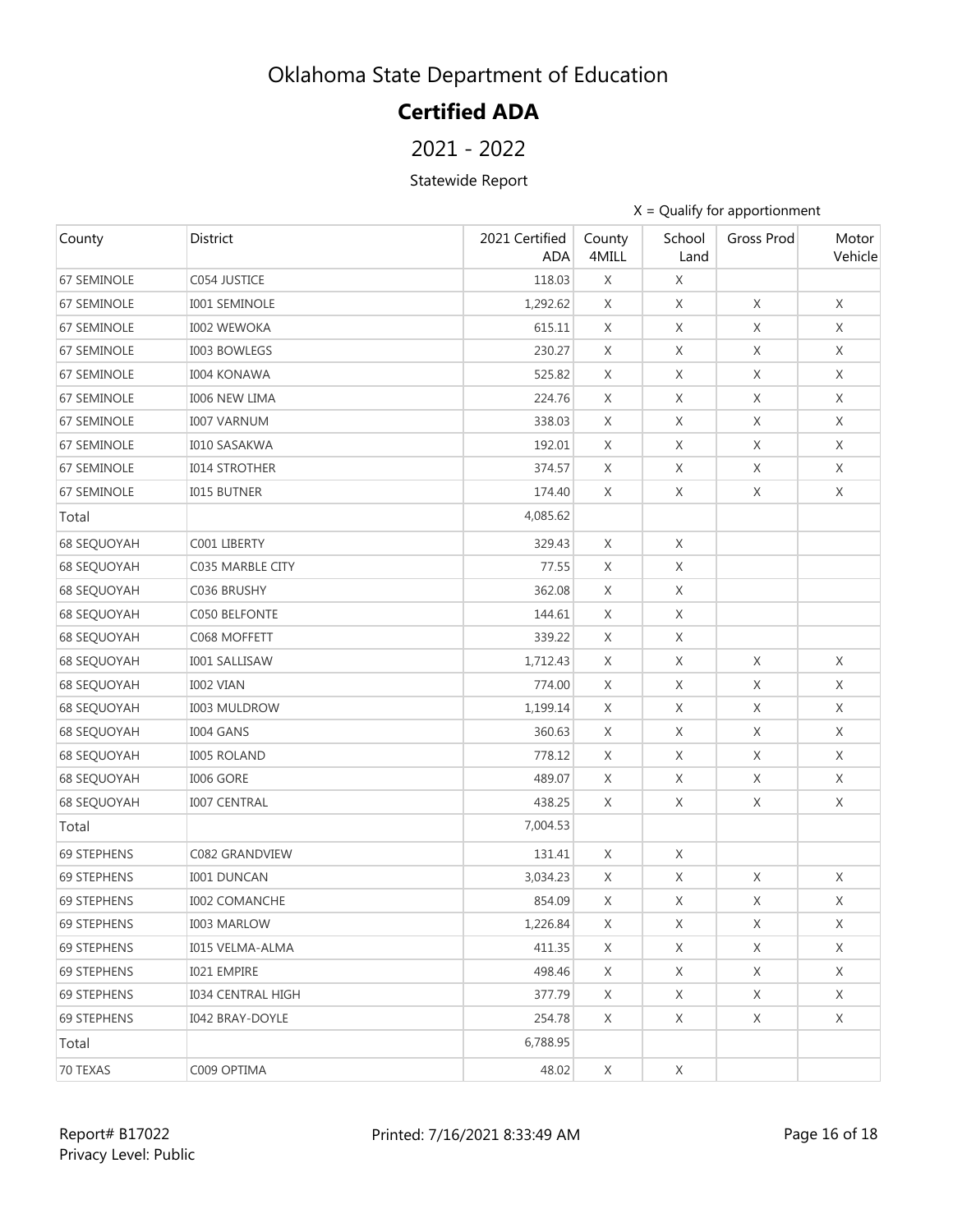# **Certified ADA**

### 2021 - 2022

#### Statewide Report

| County        | District                        | 2021 Certified<br><b>ADA</b> | County<br>4MILL | School<br>Land | Gross Prod  | Motor<br>Vehicle |
|---------------|---------------------------------|------------------------------|-----------------|----------------|-------------|------------------|
| 70 TEXAS      | C080 STRAIGHT                   | 37.73                        | $\mathsf X$     | X              |             |                  |
| 70 TEXAS      | <b>I001 YARBROUGH</b>           | 90.39                        | X               | X              | X           | X                |
| 70 TEXAS      | <b>I008 GUYMON</b>              | 2,768.39                     | X               | X              | X           | X                |
| 70 TEXAS      | <b>I015 HARDESTY</b>            | 75.37                        | X               | X              | X           | X                |
| 70 TEXAS      | <b>I023 HOOKER</b>              | 587.03                       | X               | X              | $\mathsf X$ | X                |
| 70 TEXAS      | <b>I053 TYRONE</b>              | 203.86                       | X               | X              | X           | X                |
| 70 TEXAS      | <b>I060 GOODWELL</b>            | 206.19                       | X               | X              | X           | X                |
| 70 TEXAS      | <b>I061 TEXHOMA</b>             | 226.93                       | X               | X              | X           | X                |
| Total         |                                 | 4,243.91                     |                 |                |             |                  |
| 71 TILLMAN    | C009 DAVIDSON                   | 39.97                        | X               | X              |             |                  |
| 71 TILLMAN    | <b>I008 TIPTON</b>              | 230.24                       | $\times$        | X              | X           | X                |
| 71 TILLMAN    | <b>I158 FREDERICK</b>           | 789.86                       | X               | X              | X           | X                |
| 71 TILLMAN    | <b>I249 GRANDFIELD</b>          | 201.45                       | X               | X              | X           | X                |
| Total         |                                 | 1,261.52                     |                 |                |             |                  |
| 72 TULSA      | C015 KEYSTONE                   | 251.59                       | X               | X              |             |                  |
| 72 TULSA      | <b>I001 TULSA</b>               | 26,735.36                    | X               | X              | X           | X                |
| 72 TULSA      | <b>I002 SAND SPRINGS</b>        | 4,648.43                     | X               | X              | X           | X                |
| 72 TULSA      | <b>I003 BROKEN ARROW</b>        | 17,570.01                    | X               | X              | X           | X                |
| 72 TULSA      | I004 BIXBY                      | 6,249.54                     | X               | X              | X           | X                |
| 72 TULSA      | <b>IOO5 JENKS</b>               | 11,495.86                    | X               | X              | X           | X                |
| 72 TULSA      | <b>I006 COLLINSVILLE</b>        | 2,749.93                     | X               | X              | X           | X                |
| 72 TULSA      | <b>I007 SKIATOOK</b>            | 2,118.45                     | X               | X              | X           | X                |
| 72 TULSA      | <b>I009 UNION</b>               | 13,993.44                    | X               | X              | X           | X                |
| 72 TULSA      | <b>IO10 BERRYHILL</b>           | 1,080.67                     | X               | X              | X           | X                |
| 72 TULSA      | I011 OWASSO                     | 8,758.07                     | X               | X              | X           | X                |
| 72 TULSA      | I013 GLENPOOL                   | 2,505.43                     | X               | X              | $\mathsf X$ | X                |
| 72 TULSA      | <b>IO14 LIBERTY</b>             | 451.09                       | X               | X              | X           | X                |
| Total         |                                 | 98,607.87                    |                 |                |             |                  |
| 73 WAGONER    | I001 OKAY                       | 331.61                       | X               | X              | X           | X                |
| 73 WAGONER    | <b>I017 COWETA</b>              | 3,112.28                     | X               | X              | X           | X                |
| 73 WAGONER    | <b>I019 WAGONER</b>             | 1,989.04                     | X               | X              | X           | X                |
| 73 WAGONER    | <b>I365 PORTER CONSOLIDATED</b> | 512.38                       | X               | X              | X           | X                |
| Total         |                                 | 5,945.31                     |                 |                |             |                  |
| 74 WASHINGTON | <b>I004 COPAN</b>               | 199.11                       | X               | X              | X           | X                |